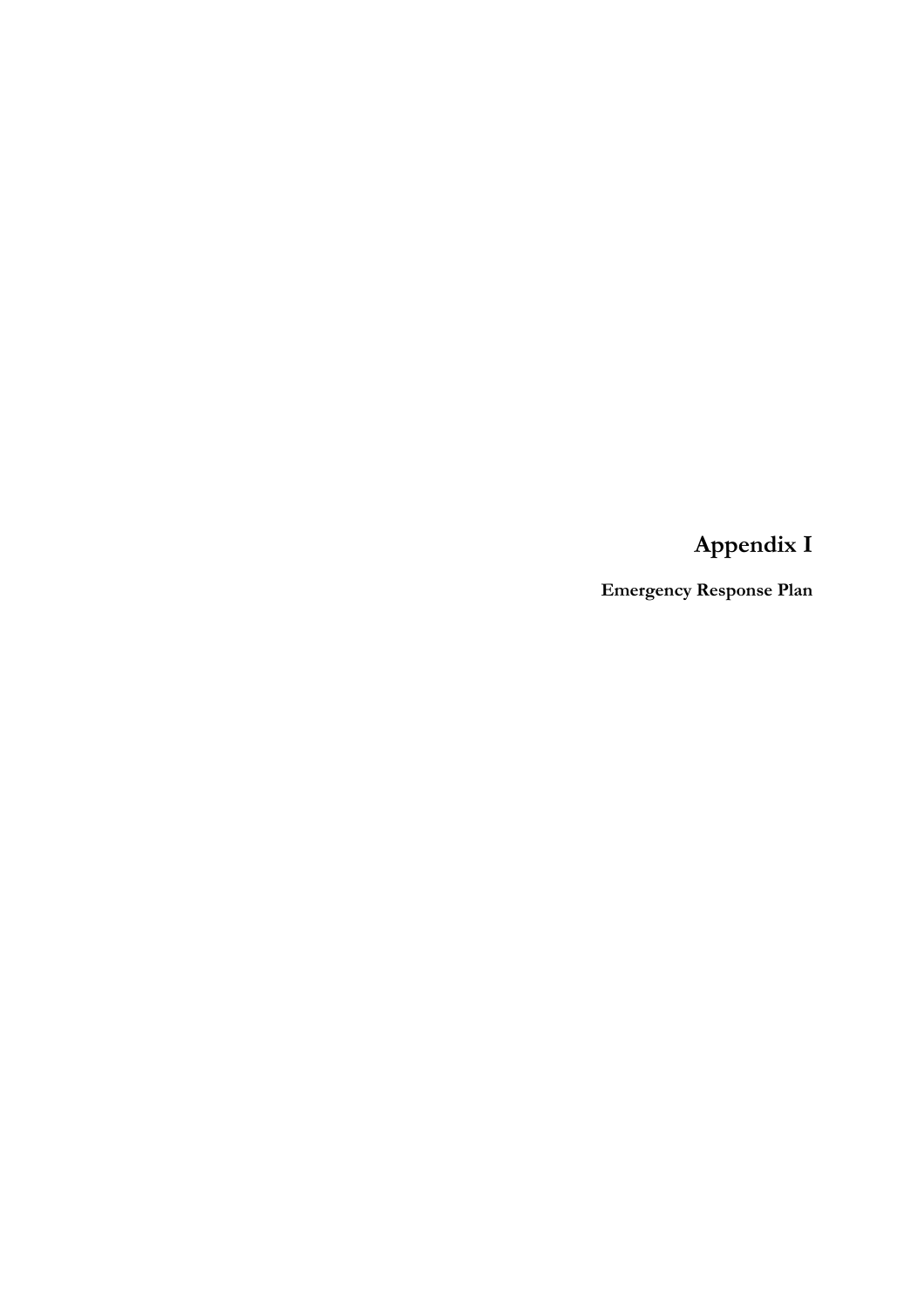# **KIMBERLEY DIAMOND PROJECT**

# **EMERGENCY RESPONSE PLAN**

# **JANUARY 2002**

| Document Title:     |                            | EMERGENCY RESPONSE PLAN – ASHMORE DIAMOND PROJECT |  |  |  |              |  |  |  |  |  |  |
|---------------------|----------------------------|---------------------------------------------------|--|--|--|--------------|--|--|--|--|--|--|
| Document No:        |                            | STR-ERP-PER-APP-I<br>Copy No:                     |  |  |  |              |  |  |  |  |  |  |
| Type: (Tick box)    |                            | Controlled                                        |  |  |  | Uncontrolled |  |  |  |  |  |  |
| Revision (Tick box) | B:<br>For Use:<br>C:<br>А: |                                                   |  |  |  |              |  |  |  |  |  |  |
| Authorised:         |                            | Date:                                             |  |  |  |              |  |  |  |  |  |  |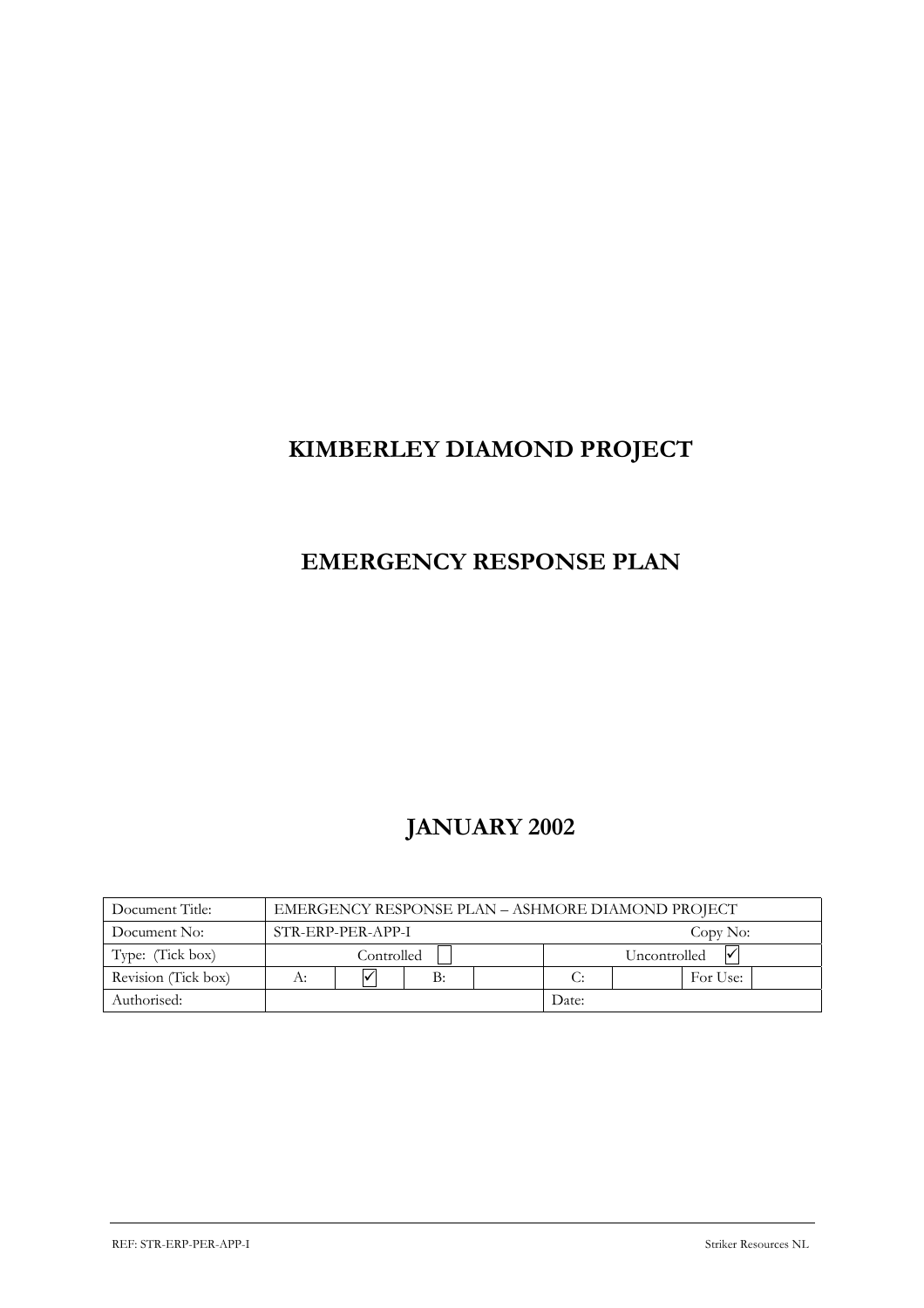# **CONTENTS**

| 1.  | <b>PURPOSE OF PLAN</b>                                                                                                                                        | 7                                                                                   |
|-----|---------------------------------------------------------------------------------------------------------------------------------------------------------------|-------------------------------------------------------------------------------------|
|     | 1.1<br>Applicability<br>Risk Assessment<br>1.2<br>Associated Sub Plans<br>1.3<br>Dry Season Operation<br>1.4<br>1.5<br>Responsible Person<br>First Aid<br>1.6 | 7<br>$\overline{7}$<br>$\mathcal S$<br>$\mathcal S$<br>$\mathcal S$<br>$\mathcal S$ |
|     | 1.7<br>Site Plan<br>Materials and Plant<br>1.8                                                                                                                | 9<br>9                                                                              |
| 2.  | DESCRIPTION OF EMERGENCIES                                                                                                                                    | 9                                                                                   |
|     | 2.1<br><b>Emergency Response Summary Sheets</b>                                                                                                               | 9                                                                                   |
| 3.  | <b>HAZARDOUS GOODS ON SITE</b>                                                                                                                                | 9                                                                                   |
| 4.  | <b>COMMUNICATION</b>                                                                                                                                          | 10                                                                                  |
|     | 4.1<br>Alarm Initiation and Cancellation<br>4.1.1 Alarm Initiation<br>4.1.2 Alarm Cancellation<br>Regional Contacts - Emergency Services<br>4.2               | 10<br>10<br>10<br>10                                                                |
| 5.  | <b>EMERGENCY RESPONSE AND CONTROL</b>                                                                                                                         | 11                                                                                  |
| 6.  | <b>FACILITY OPERATIONS CENTRE</b>                                                                                                                             | 12                                                                                  |
| 7.  | <b>NOTIFICATION OF AUTHORITIES</b>                                                                                                                            | 13                                                                                  |
| 8.  | <b>NOTIFICATION OF OTHER PERSONS ON SITE</b>                                                                                                                  | 13                                                                                  |
| 9.  | <b>PUBLIC RELATIONS</b>                                                                                                                                       | 13                                                                                  |
| 10. | <b>EVACUATION</b>                                                                                                                                             | 13                                                                                  |
| 11. | <b>ASSEMBLY AREA</b>                                                                                                                                          | 14                                                                                  |
| 12. | <b>EXERCISES TRAINING AND REVIEW</b>                                                                                                                          | 14                                                                                  |
| 13. | <b>LOCATION MAP AND SITE LAYOUT DIAGRAM</b>                                                                                                                   | 14                                                                                  |
| 14. | <b>INCIDENT INVESTIGATION</b>                                                                                                                                 | 15                                                                                  |
| 15. | <b>TERMINATION OF EMERGENCY AND DEBRIEF</b>                                                                                                                   | 15                                                                                  |
| 16. | <b>EMERGENCY OPERATIONS FLOW CHART</b>                                                                                                                        | 16                                                                                  |
| 17. | <b>DISTRIBUTION LIST</b>                                                                                                                                      | 17                                                                                  |
| 18. | <b>CONCLUSION</b>                                                                                                                                             | 17                                                                                  |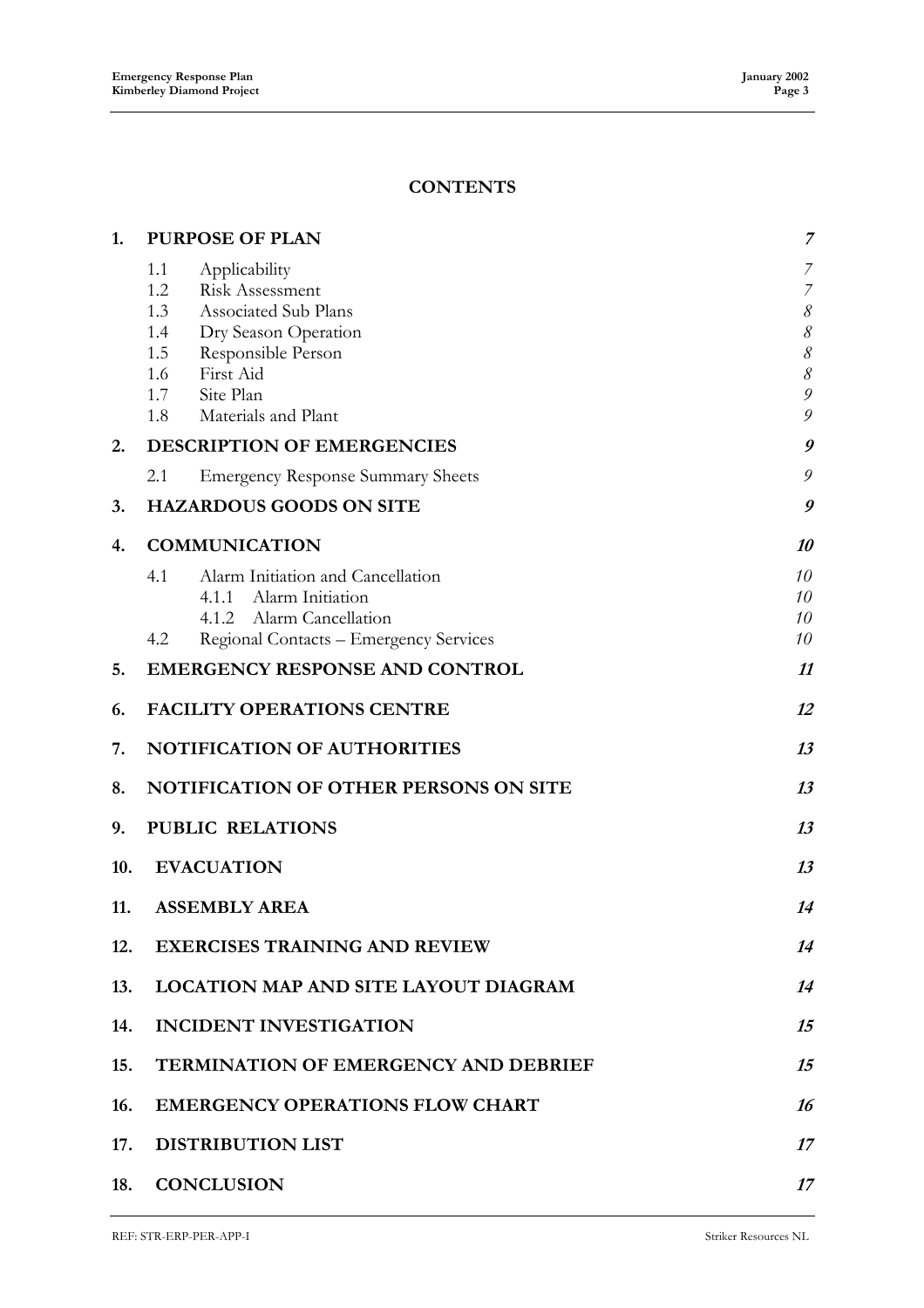| 19. EMERGENCY ACTION REPORT |    |
|-----------------------------|----|
| 20. REFERENCES              | 20 |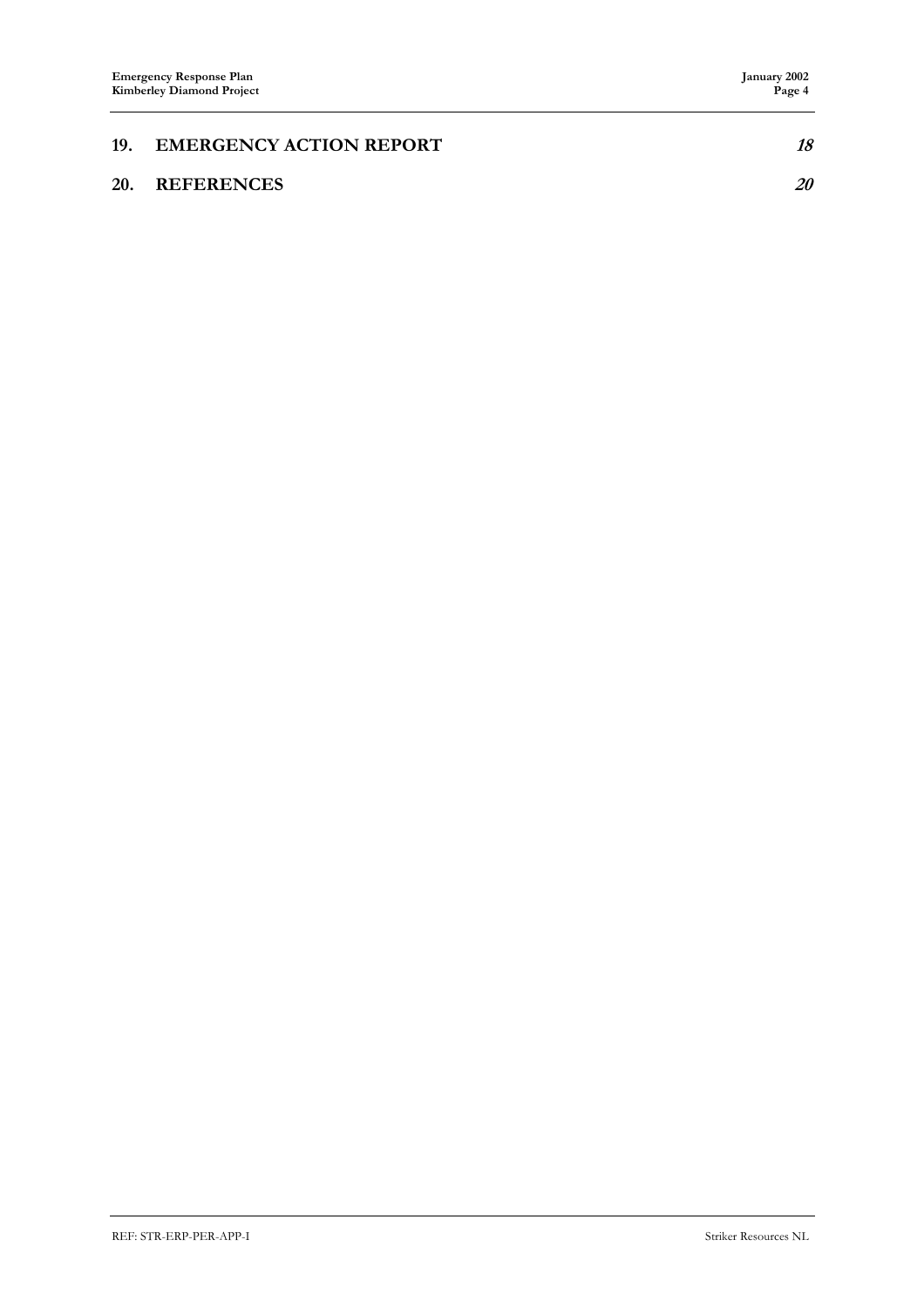## **ATTACHMENT 1 – EMERGENCY RESPONSE SUMMARY SHEETS**

- 1-01 Emergency Communication
- 1-02 Hydrocarbon Release
- 1-03 Fauna Attack
- 1-04 Cyclone Tidal Surges
- 1-05 Bush Fires
- 1-06 Vehicle Accident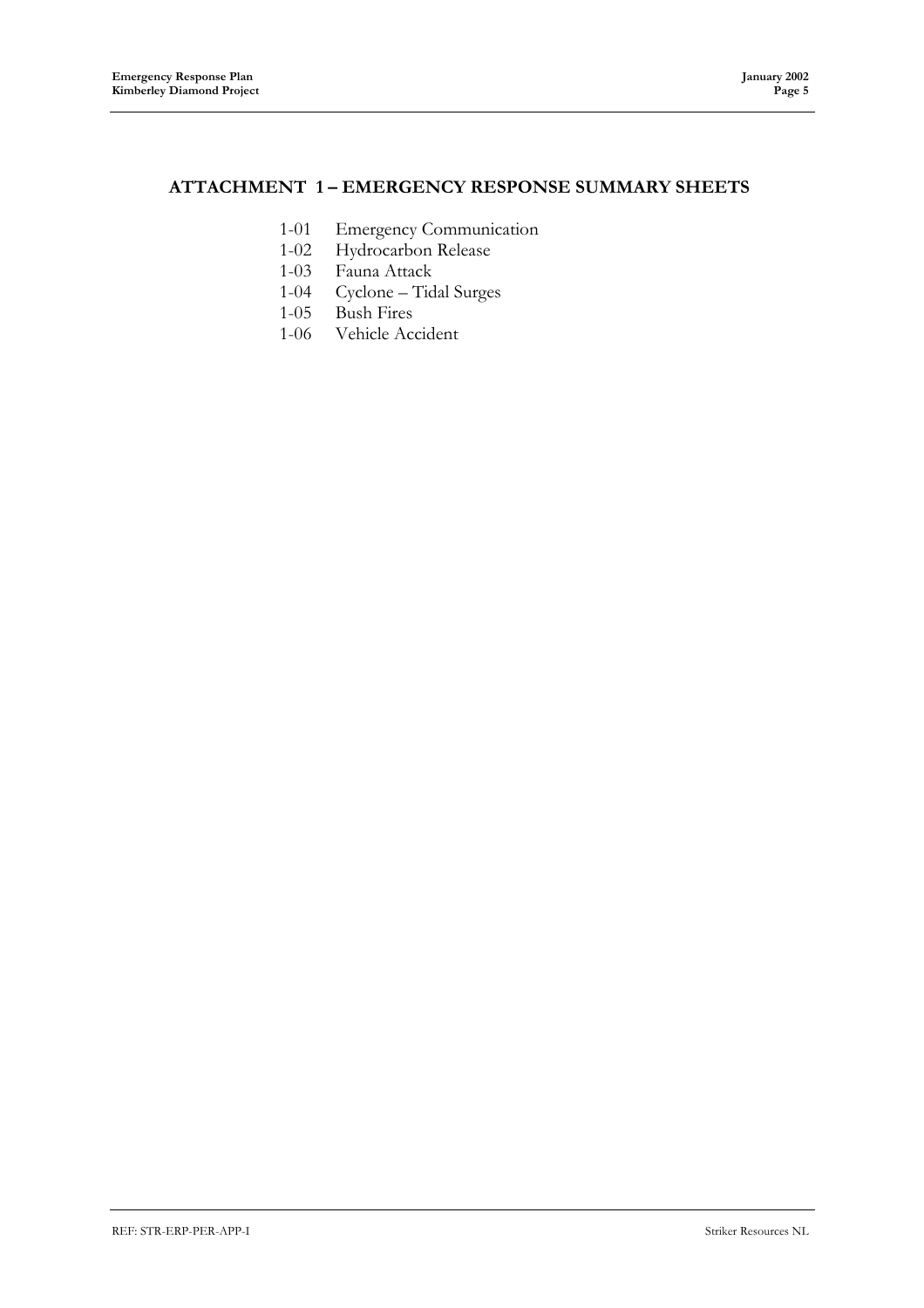## **SITE EMERGENCY PLAN**

### **FOR**

## **ASHMORE MINE SITE AND BARGE SITE**

The Custodian of the Plan will be the Registered Manager (RM) and that person is responsible for issuing this plan for implementation.

This Plan is authorised for use at Striker Resources –Kimberley Diamond Projects operational sites and is not to be amended without the approval of the Registered Manager.

This Plan is authorised as at 01 August 2001 (Edition 1.)

| Date Amended | <b>Authorized By</b> | New Edition    |
|--------------|----------------------|----------------|
|              |                      | Number         |
| 01/08/00     | Mr R Carpenter       | $\mathbf{1}$   |
| 01/08/01     | Mr R Carpenter       | $\overline{2}$ |
|              |                      |                |
|              |                      |                |
|              |                      |                |
|              |                      |                |
|              |                      |                |
|              |                      |                |
|              |                      |                |
|              |                      |                |
|              |                      |                |
|              |                      |                |
|              |                      |                |
|              |                      |                |
|              |                      |                |
|              |                      |                |
|              |                      |                |
|              |                      |                |
|              |                      |                |
|              |                      |                |

## **RECORD OF AMENDMENTS**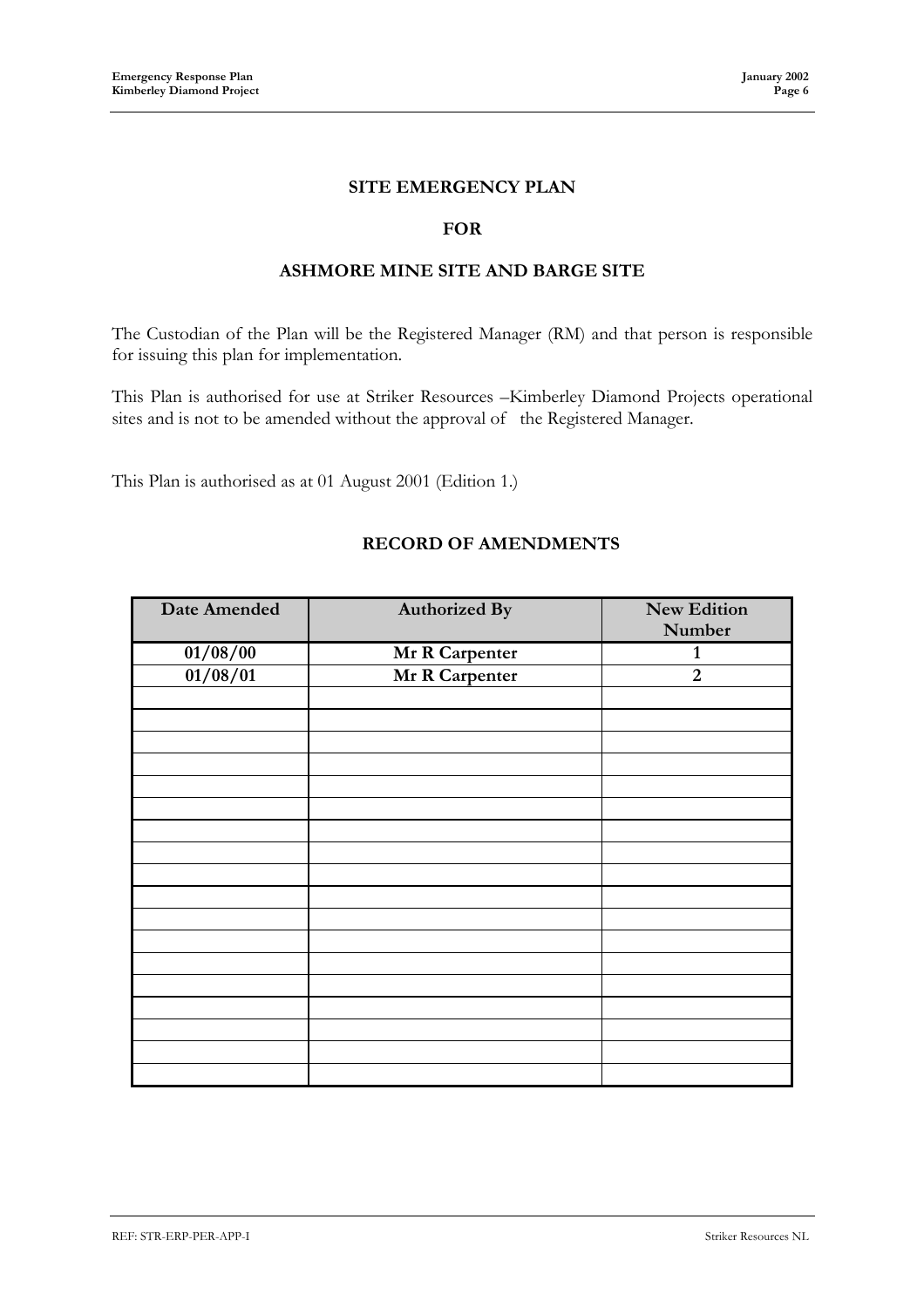## **1. PURPOSE OF PLAN**

This Plan is designed to describe the procedures and actions to be carried out in the event of an Emergency at Strikers Resource's – North Kimberly operational sites. This Plan is to be implemented in the event of an Emergency arising from any of the listed situations identified as a significant risk to site operations, plant and equipment, the environment or personnel.

The purpose of the Plan is to:

- ensure the protection of human life;
- minimize damage to the environment;
- minimize damage to property;
- control the Emergency to prevent escalation;
- form a basis for training and exercise preparedness;
- inform supporting Emergency Service groups and the local community; and
- inform site personnel, managers and other staff of their responsibilities.

Striker Resource's mining and exploration activities are carved out in remote coastal and inland environs of the Northern Kimberley's.

This plan provides guidance to the nominated responsible Registered Manager (RM) and nominated Alternative Deputy Managers (ADM) for the achievement of the above purposes and they are to follow this guidance to the extent that it applies to their area of operations.

## **1.1 Applicability**

This Plan applies to all persons involved in activities for and on behalf of Striker Resources in remote areas and specifically to the proposed barge site, laydown area and access road to the Ashmore Project Area. The Barge site is located in an unnamed inlet 36 km south-east of the Cape Lodonderry. To reduce the risk of potential confusion all future references to the Barge Site will use the local name Gumboot Bay.

 The Plan is dynamic and shall be expanded as the project develops. The Plan shall be compatible with regional strategies (ie *WA Transport WestPlan MOP and OSCP*, *National Marine Oil Spill Contingency Plan*, *Bush Fires Board-Regional Plans*) and will all comply with applicable laws, statutes and regulations in particular the *Mines Safety and Inspection Regulations (1995), Regulation 4.30* .

#### **1.2 Risk Assessment**

The Registered Manager shall ensure that individual action plans are based on a current risk assessment model valid for remote area operations, the type of project and the available resources.

The assessment process shall consist of:

• Identification of hazards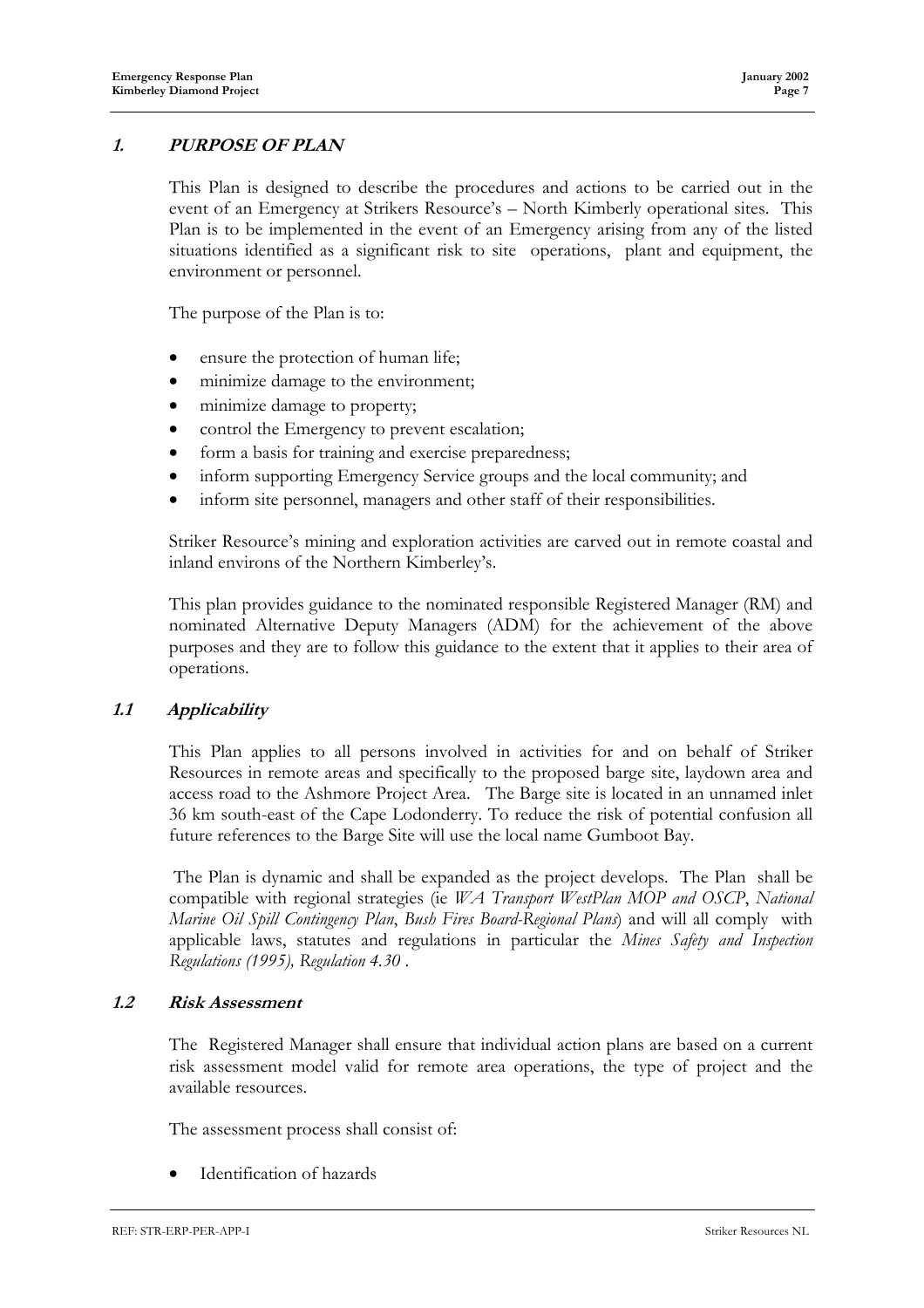- Assessment of, and ranking of risk
- Identification of appropriate controls
- **Implementation**
- Review, plan improvement and training

## **1.3 Associated Sub Plans**

Certain operations (ie fuel transfer from barge) require the development of spill response and statutory plans such as the *Shipboard Oil Pollution Emergency Plan (SOPEP*) and the responsible person for the supervision of spillage cleanup during unloading operations will be the Barge Master. Copies of these sub plans are available at the barge landing site and in the Emergency File at the Beta Creek camp.

## **1.4 Dry Season Operation**

Field operations in the Kimberley's are undertaken during the dry season and this document will only apply to operations at the Gumboot Bay barge site, laydown area and access road to the Ashmore Project Area.

## **1.5 Responsible Person**

The Registered Manager (RM) shall be responsible for the management of site activities in the event of a site emergency. He shall nominate an Emergency Coordinator (EC) and have clearly displayed at the Ashmore Camp Site the name of the responsible person in the event of his temporary absence from site. As a result of Fly in-Fly out, Striker Resources has 1 Alternative Deputy Manager (ADM), one of whom is always present on site. They are:

- Tom Redicliffe Registered Manager
- Justin Robins Alternative Deputy Manager

The person charged with coordinating the operations shall be called the Emergency Coordinator (EC).

The Registered Manager will be responsible for the implementation of procedures in this plan and is responsible for the safety of all other persons working, visiting or living on the site.

## **1.6 First Aid**

It is an employment requirement that all site personnel have undergone industry approved First Aid Training.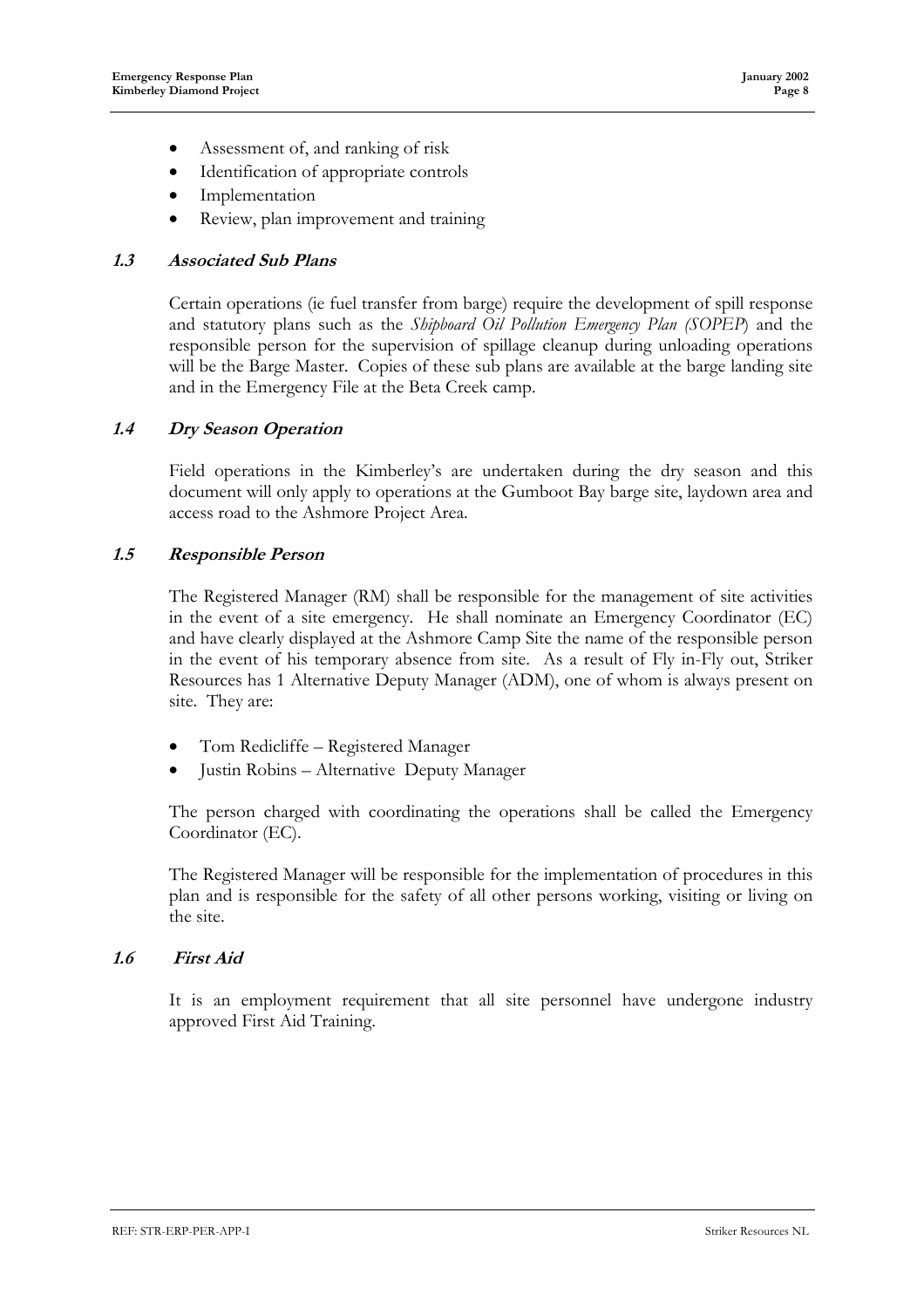## **1.7 Site Plan**

A site plan showing the location of stored hazardous materials, fire fighting equipment, First Aid Facilities and any specialised equipment that can be utilised in an emergency shall be displayed on noticeboards in the site office, the mess and in all vehicles.

#### **1.8 Materials and Plant**

Materials and equipment available on site which can be deployed in the event of an emergency callout include:

- Tipper truck
- Water Truck
- Front End Loaders
- Equipment Service Truck
- Radio Equipped Light Vehicles

## **2. DESCRIPTION OF EMERGENCIES**

The scope of this Plan covers the following Emergency situations. They are:

- Hazardous Materials Spillage Land based storage and transportation of hydrocarbons.
- Fire Bush fires at the barge site or on the Restricted Access Road.
- Natural Disaster Cyclones and tidal surges
- Fauna Attack Personnel injured by terrestrial or marine fauna
- Vehicle Accident Collision on Restricted Access Road

#### **2.1 Emergency Response Summary Sheets**

Summary sheets outlining hazard identification and proposed management approaches associated with the above situations are referenced in Attachment 1.

## **3. HAZARDOUS GOODS ON SITE**

The substances classified as Dangerous Goods under the *Explosives and Dangerous Goods Act (1961)* and stored on site are:

- Diesel Fuel Bulk Product
- Jet A1 Drummed Product
- Oils Drummed Product

These substances are stored in designated areas and their locations identified on the Site Layout Plan.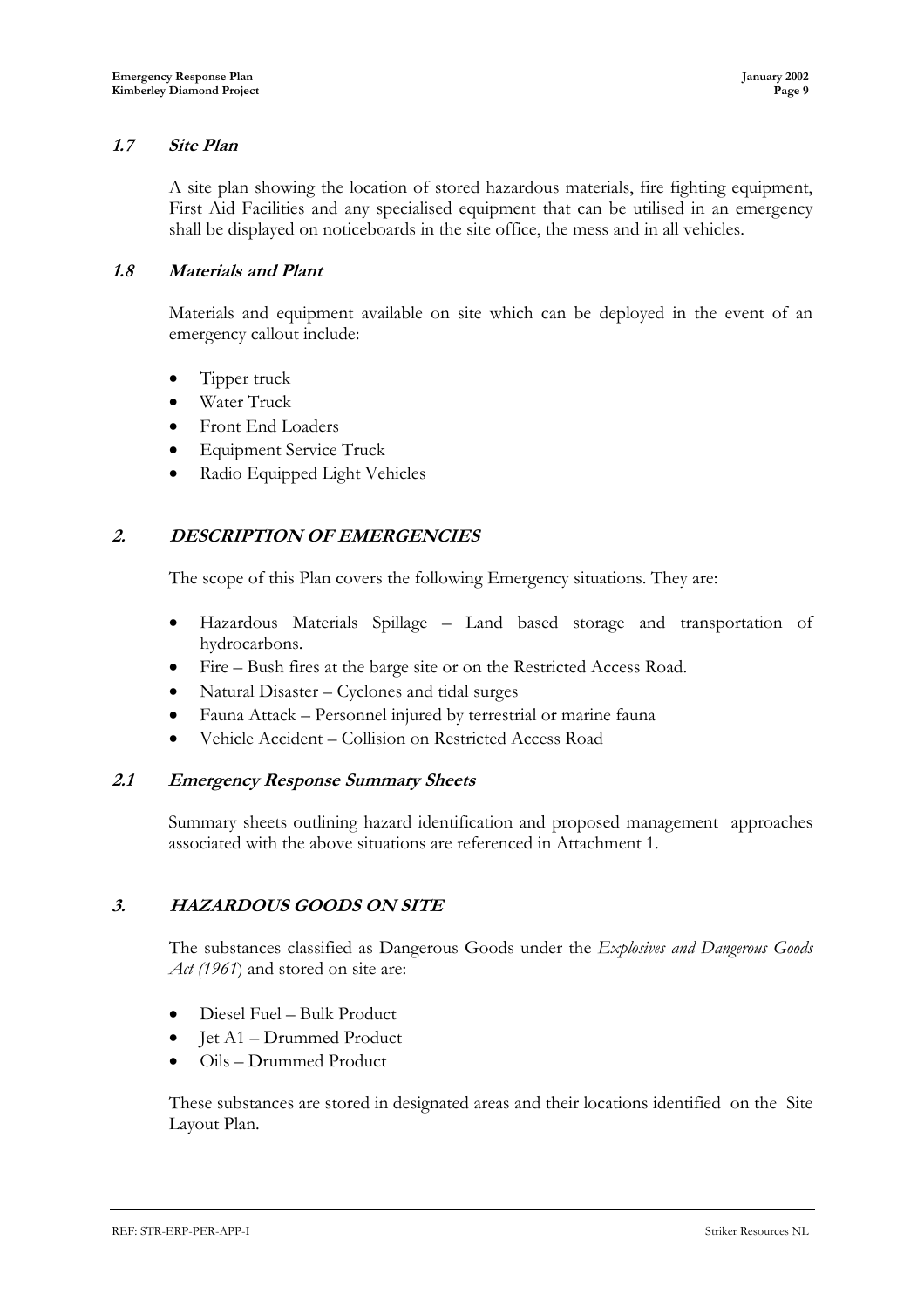## **4. COMMUNICATION**

#### **4.1 Alarm Initiation and Cancellation**

#### *4.1.1 Alarm Initiation*

The method of initiating the alarm for an Emergency on site will be done by mobile satellite phone, UHF radio (Channel 40) or by Earth Station telephones at the Beta Creek Camp. The road tanker is equipped with UHF radio and sat- phone.

The main telephone/facsimile equipment is located in the office at the Beta Creek camp site. Back up to this primary communications systems is by mobile satellite telephone carried by the on duty Registered Manager . The office location is coded red on the Site Layout Plan. Emergency callout at the camp is achieved through 3 blasts on a hand operated siren.

The primary contact for an Emergency is the Registered Manager or Acting Deputy Manager. In the event outside assistance is required on site, contact will be made by the RM to the appropriate Emergency Services. They are to be notified of the Emergency with appropriate details and will respond with assistance. This assistance will depend on the Emergency type.

*4.1.2 Alarm Cancellation*

The alarm is to be cancelled by the Emergency Services at the completion of the Emergency or by the Registered Manager when all ill or injured personnel have been removed from the site. If the Emergency is controlled before the arrival of the requested assistance, the Registered Manager is to notify the Emergency Services of the situation and cancel the Emergency Alert.

#### **4.2 Regional Contacts – Emergency Services**

Contact details are:

- POLICE KUNUNURRA Telephone: 91 684530
- POLICE WYNDHAM Telephone: 91 611055
- ROYAL FLYING DOCTOR Telephone: 1 800 625 800 Radio Call: BJB
- STATE EMERGENCY SERVICES Telephone: 1 300 130 039
- HOSPITAL KUNUNURRA Telephone: 91 68 1522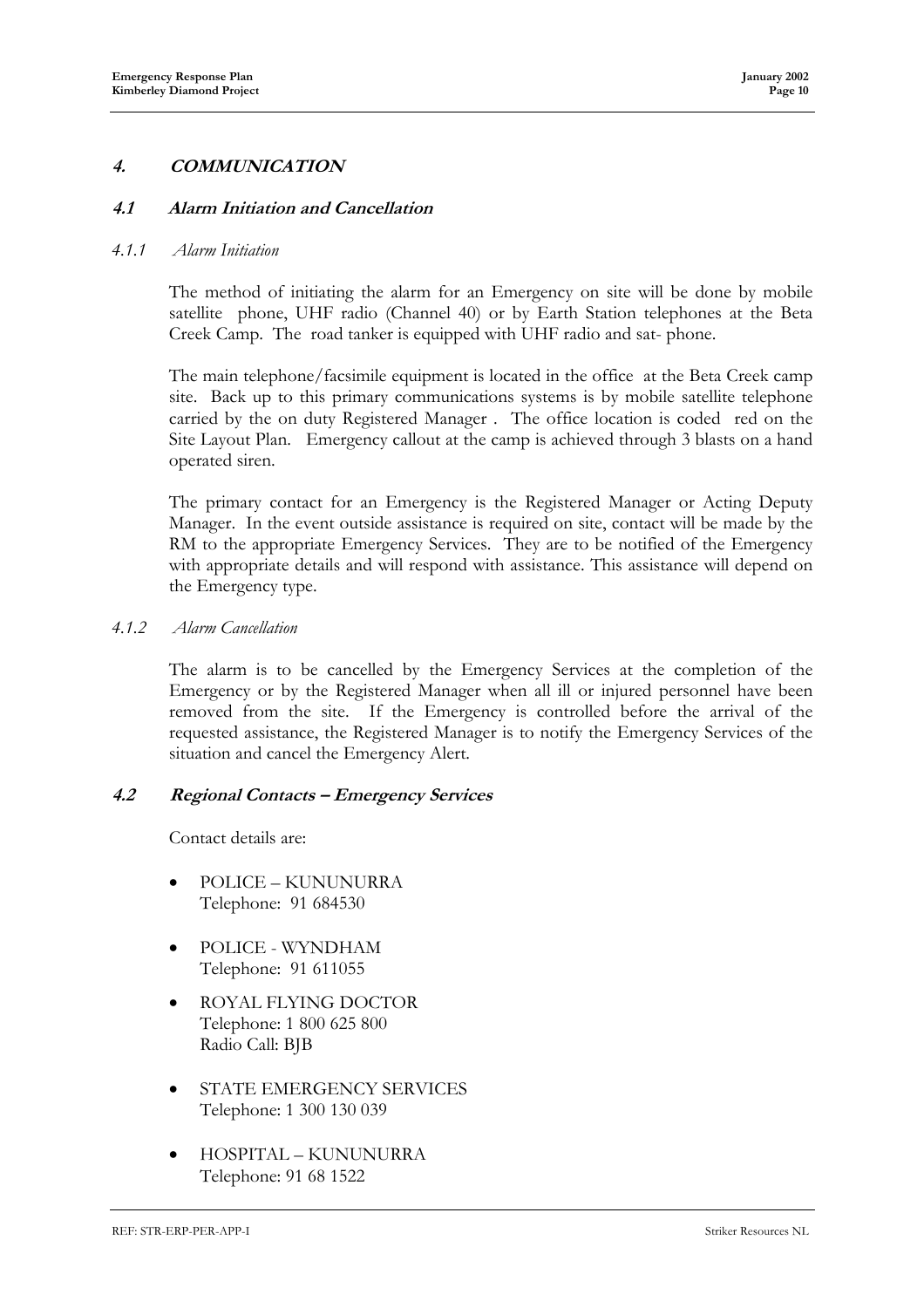- FARAWAY BAY BUSH CAMP Telephone: 91 691214 or 91691371 Facsimile: 91 682224
- SLING AIR KUNUNURRA Telephone: 91 691300 or George Kemble 0409 346334
- CONSERVATION AND LAND MANAGEMENT- KUNUNURRA Telephone: 9334 0339
- DEPARTMENT MINERAL AND PETROLEUM RESOURCES Telephone: 9222 3097 Facsimile: 9325 2280

## **5. EMERGENCY RESPONSE AND CONTROL**

The Registered Manager will be the site commander responsible for all decisions affecting Striker personnel and equipment on site. On becoming aware that an Emergency has occurred the Registered Manager will determine if outside assistance is required to control the Emergency.

If external assistance IS NOT required, the Registered Manager will proceed to implement appropriate emergency actions. The Registered Manager is to ensure adequate steps are taken by trained personnel to control the situation as soon as practicable

The procedures shall be:

- identify Emergency type;
- notify the Registered Manager
- notify all other persons at the site of the Emergency and have them assemble, if required, at the site office;
- proceed to Emergency site and carry out actions to end the Emergency;
- ensure the Emergency is over and area/s are safe;
- complete Emergency Action Report; and
- ensure any Emergency equipment used is replaced or re-serviced.

If external assistance is required, the Registered Manager will notify the appropriate Emergency Services and they will on their arrival, provide what assistance and advice is required.

The procedures shall be:

- notify Striker Resource's Registered Manager
- notify all other persons on site of the Emergency and have them assemble, if required, at the muster area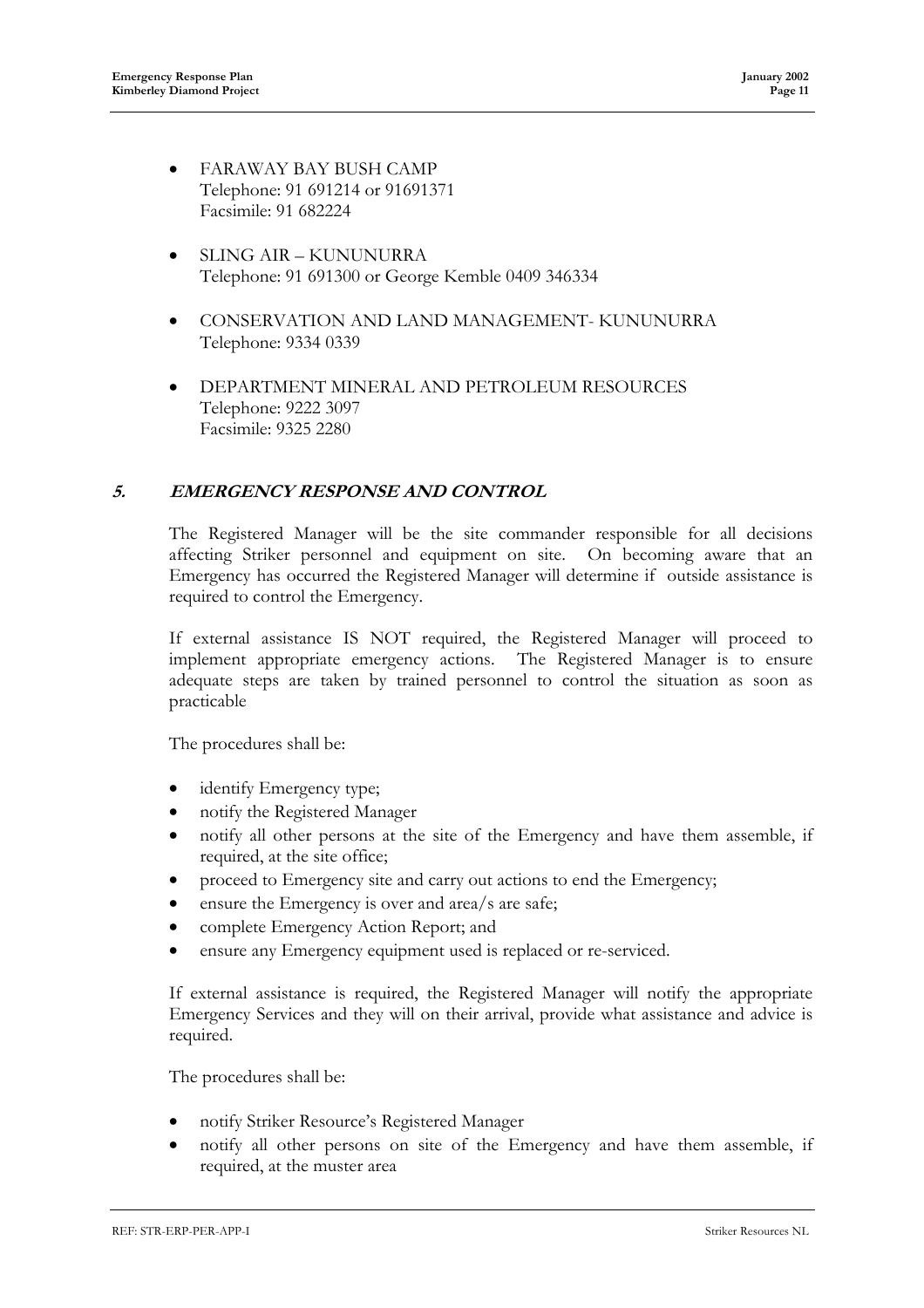- telephone the Emergency Service(s) and notify of the Emergency;
- inform of the location, type of Emergency and any actions already carried out;
- ensure no other person comes on site prior to the arrival of the Emergency Services;
- act as reception for the Services, direct them onto the site and to the Emergency;
- assist the Services as required;
- ensure the Service cancels the Emergency when the area is safe;
- complete Emergency Action Report; and
- ensure any equipment used in the Emergency is replaced or re-serviced.

In the event of an injury or illness to any person due to exposure to fire or other causes, the Registered Manager is to notify the Royal Flying Doctor, requesting assistance and is to provide the following information:

- inform RFDS of exact condition of injured/ill person;
- the exact location of the Emergency;
- the time the Emergency occurred;
- what actions have already been carried out;
- reception details at nominated airstrip (who will be there when RFDS plane arrives).

In the event that the Registered Manager is injured or becomes ill, an experienced site person will assume his responsibilities until the Emergency is cancelled.

## **6. FACILITY OPERATIONS CENTRE**

The Facility Operations Centre (FOC) for the site will be located in the Site Managers office located next to the Beta Creek Camp Kitchen.

The FOC shall be equipped with the following:

- a serviceable telephone system;
- a copy of this Plan;
- copies of Emergency Response Sub Plans;
- copies of the appropriate Material Safety Data Sheets,
- copies of Emergency Response Summary Sheets,
- a posted list of all Emergency telephone numbers; and
- the following emergency equipment:
	- fire extinguishers
	- protective coveralls;
	- protective boots and gloves;
	- eye wash kit;
	- an electric torch
	- First Aid facilities

It is the responsibility of the Registered Manager to ensure that the Facility Operations Centre is equipped at all times and that the equipment is serviceable. Regular checks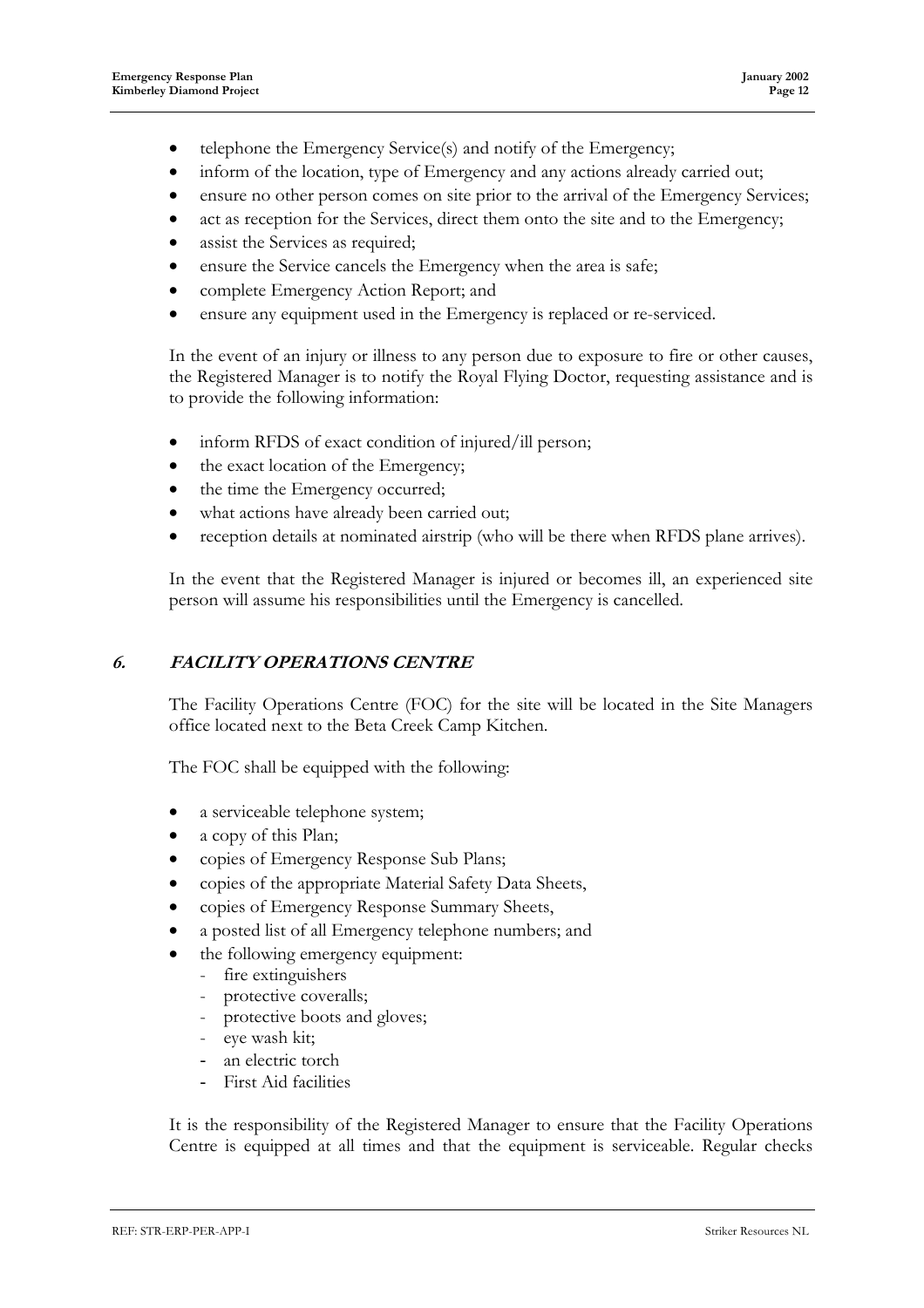must be done including required servicing and maintenance checks on all safety equipment.

## **7. NOTIFICATION OF AUTHORITIES**

Implementation of the procedures for notifying authorities is the responsibility of the Registered Manager. The Registered Manager has the responsibility to assess the situation and decide on the level of assistance required. If the Emergency is to be handled internally, the Registered Manager is to notify Strikers' Project Manager and advise accordingly. If outside assistance is required the Registered Manager is to notify the appropriate Emergency Service(s).

When notifying authorities of an Emergency the Registered Manager will advise the Authority of:

- the extent of the Emergency (fire, hydrocarbon spill/leak, medical emergency);
- the exact location of the Emergency;
- the time the Emergency occurred;
- what actions have already been carried out;
- reception details of (who will be there when assistance arrives);
- details of any specialist Emergency equipment located on site; and
- details of any other Emergency Services notified.

## **8. NOTIFICATION OF OTHER PERSONS ON SITE**

Any other persons working in the area must be identified and notified that an Emergency is taking place on the site. All these persons must be accounted for and warned to stay clear of the Emergency site unless assisting the Emergency Coordinator in attending the Emergency. Any person at the Emergency site must be adequately protected with personal protective clothing and equipment as applicable. Personnel not involved in providing emergency assistance should report to the muster area.

## **9. PUBLIC RELATIONS**

Responsibility for contact with the media is the responsibility of the Registered Manager. All inquiries from the media or other organizations are to be directed to the Registered Manager, Striker Resources NL.

## **10. EVACUATION**

In the event of an Emergency occurring, evacuation of personnel will be at the discretion of the Registered Manager or Officer-In-Charge, Emergency Services on site.

In the event of a leak or spill of a hazardous substance at the barge site laydown area, all non essential personnel should be warned and asked to leave the area and proceed to the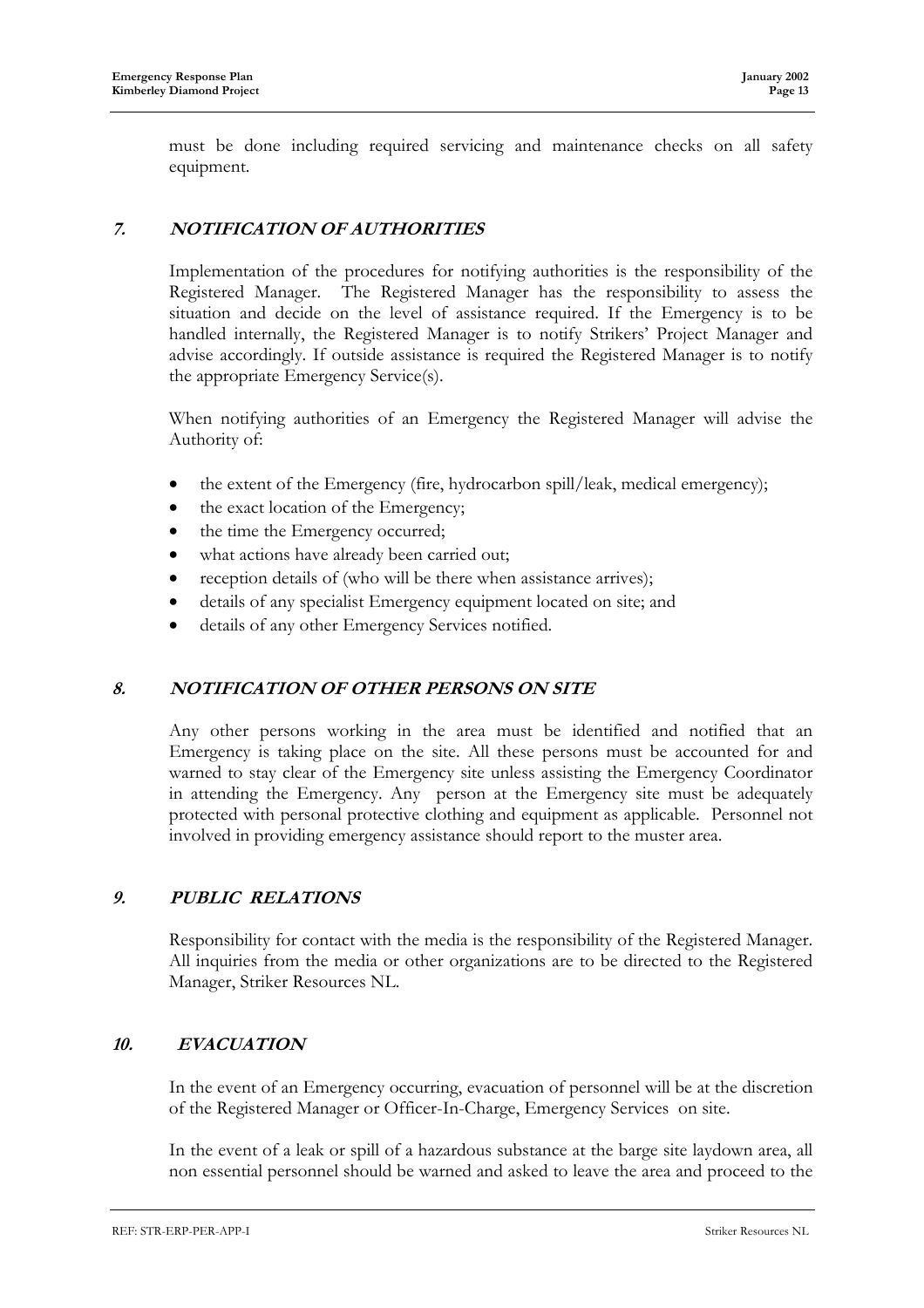designated muster point. Only those personnel involved in containment or recovery operation should remain in the area.

In the event of a major leak or spill from the Bulk Diesel Fuel Tanks at the plant site, all non essential personnel should be evacuated from the immediate area to the designated Assembly Area.

In the event of a major bush fire at the Camp, Mill or Barge site, all personnel on site should be evacuated from the respective work area's and accounted for at the nominated Assembly Area or muster point..

## **11. ASSEMBLY AREA**

The Assembly Area for evacuations and accounting for personnel is the Beta Creek Camp Mess and the designated muster point at the barge site. All personnel when ordered to evacuate an area are to report to the nominated Assembly Area. The Registered Manager is responsible for accounting for all personnel in this area and ensuring that no person returns on site unless assisting in the Emergency or the Emergency has been cancelled.

The locations of the Assembly Areas are shown on the attached Site layout Plan.

## **12. EXERCISES TRAINING AND REVIEW**

Regular exercises should be conducted to ensure the validity of the Plan. The Registered Manager is responsible to ensure that exercises are carried out involving all personnel. Emergency Services in Kununurra are to be aware of the plan.

Personnel must be trained to carry out all procedures, operate Emergency equipment and carry out recovery of released hazardous substances.

A review of the effectiveness of the plan is required after all exercises or the real Emergency. This is a responsibility of the Registered Manager.

The Registered Manager, is responsible to ensure that a review of this Plan is carried out annually and that revised copies of the Plan replace old editions.

## **13. LOCATION MAP AND SITE LAYOUT DIAGRAM**

The site plans indicates the locations of:

- fuel storage area (Blue);
- the Assemble Areas (Yellow)

Both sheets are to be displayed on site noticeboards.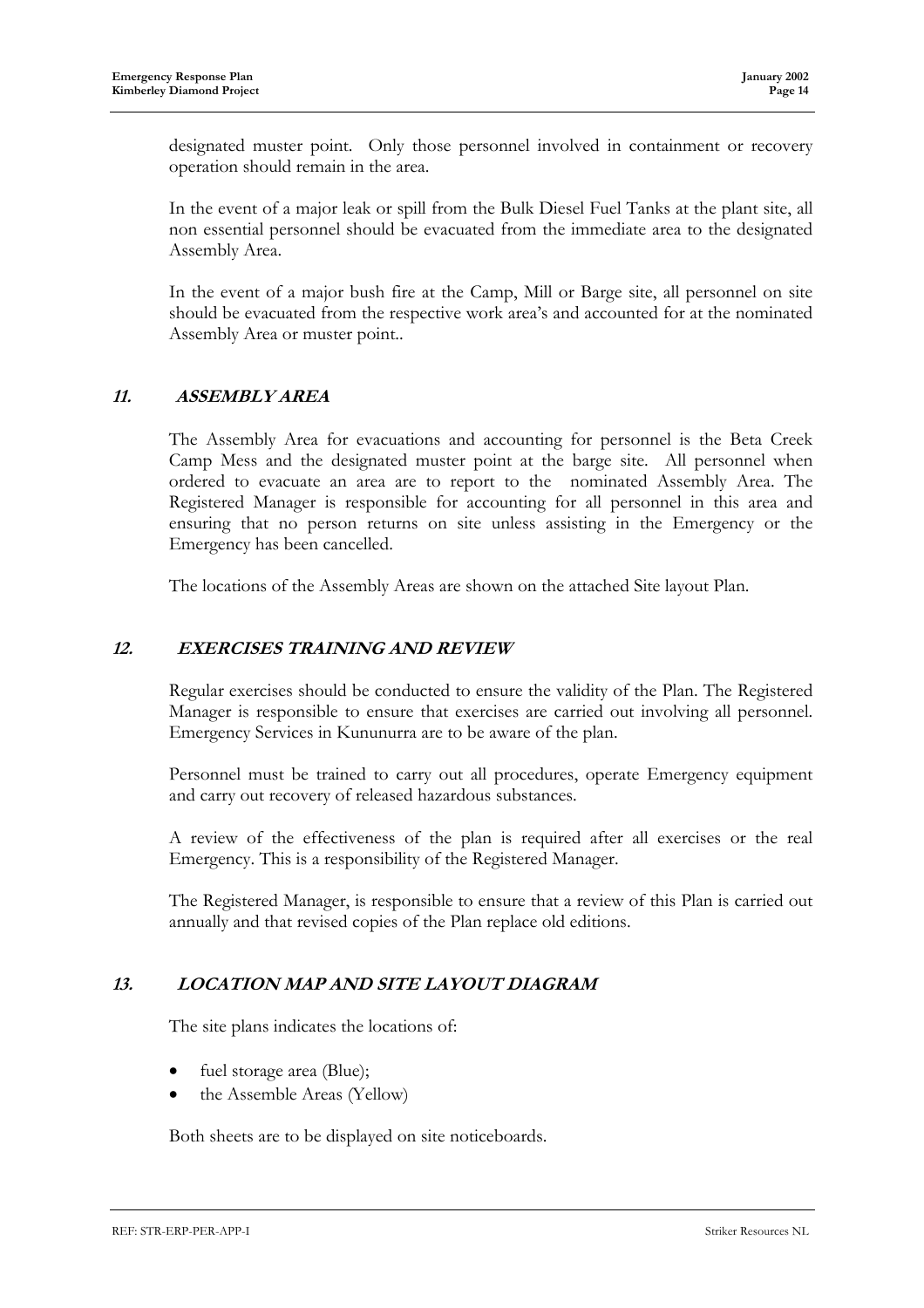## **14. INCIDENT INVESTIGATION**

It is the responsibility of the site's Registered Manager to ensure that an investigation is carried out after any Emergency, and to provide any Statutory Authority with all possible assistance if a statutory investigation is to take place.

## **15. TERMINATION OF EMERGENCY AND DEBRIEF**

When an Emergency is attended by internal personnel only - the responsibility for terminating the Emergency will be the responsibility of the Registered Manager.

When an Emergency is attended by the Emergency Services, the authority for terminating the Emergency will come from the Emergency Services – Officer in Charge. The Registered Manager will then notify the Project Manager.

After termination of the Emergency, the Registered Manager, will arrange to debrief all personnel involved as a requirement to an investigation.

The Registered Manager will arrange for clean up and re-servicing operations to be carried out. The Registered Manager is to be aware that if it is likely that a Statutory Authority Investigation is to be carried out, approval must be received from the Chief Inspector, Dangerous Goods Division of the Department of Minerals and Energy before any reconstruction can take place.

The Registered Manager, is responsible to ensure that any contaminated, spilt material is safely recovered, stored and disposed of before the Emergency can be terminated.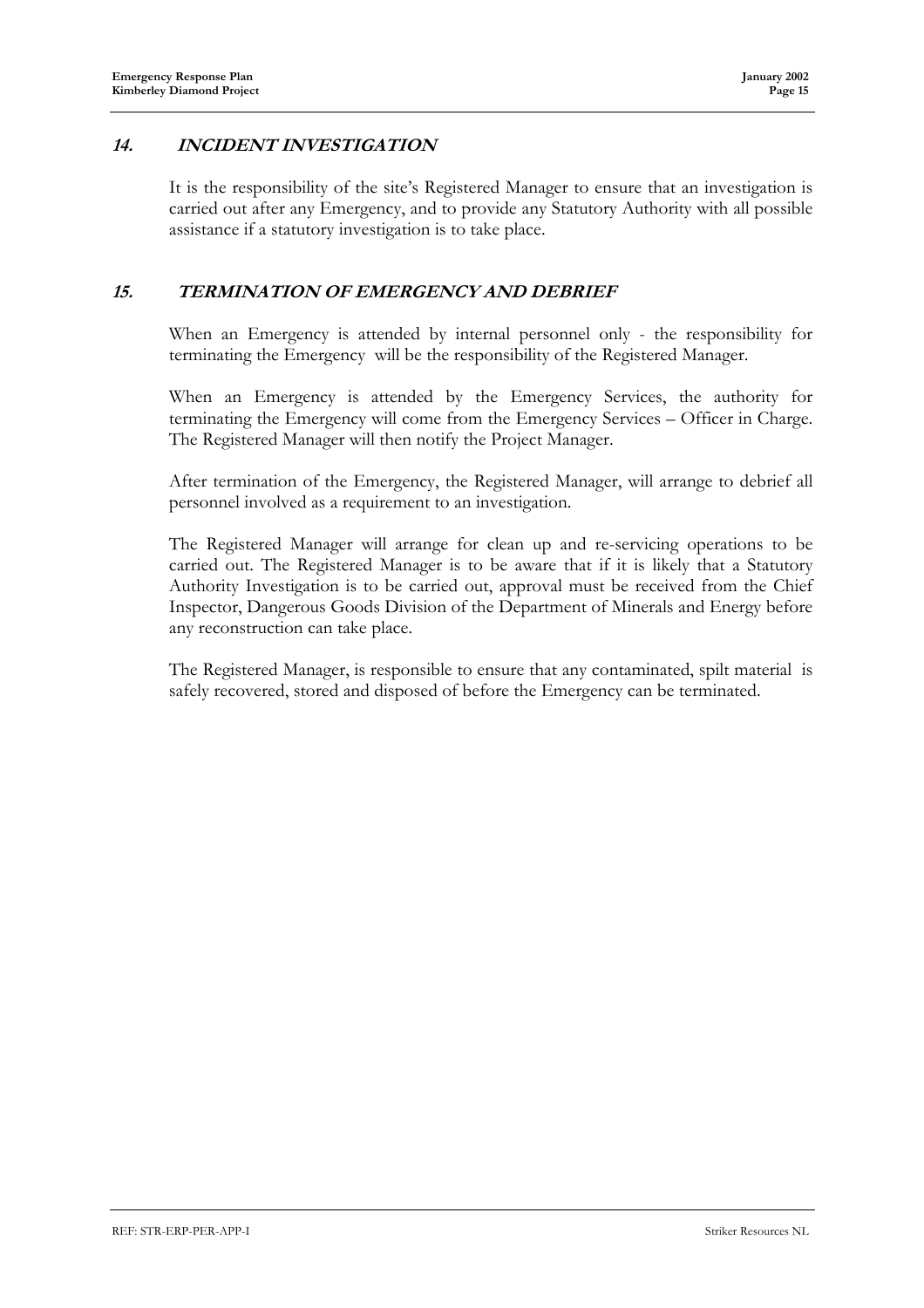## **16. EMERGENCY OPERATIONS FLOW CHART**

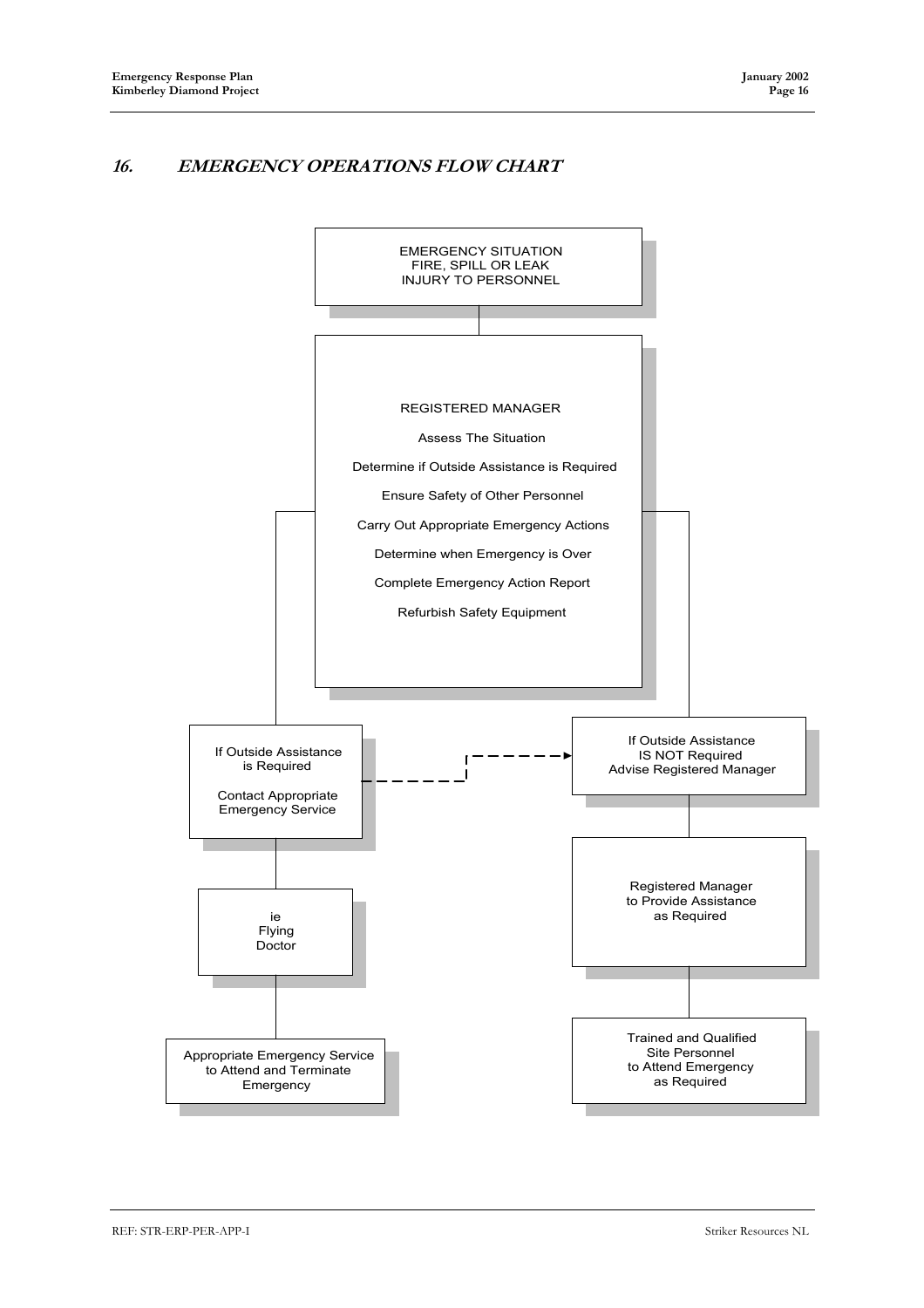## **17. DISTRIBUTION LIST**

A copy of this Emergency Plan is to be held by:

- Project Manager, Striker Resources NL
- The Facility Operations Centre, Beta Creek Camp
- The Manager Faraway Bay Bush Camp
- The Laydown Area Gumboot Bay
- The Ashmore Plant Manager

## **18. CONCLUSION**

Adherence to the procedures laid out in this Plan will ensure that any Emergency situation that arises at the Gumboot Bay Barge Site, Beta Creek Camp, Geebung Airstrip, or Access Road can be handled in a safe and efficient manner. It is important that all personnel involved in the implementation of this plan have a sound knowledge of it contents and are adequately trained to carry out any required action.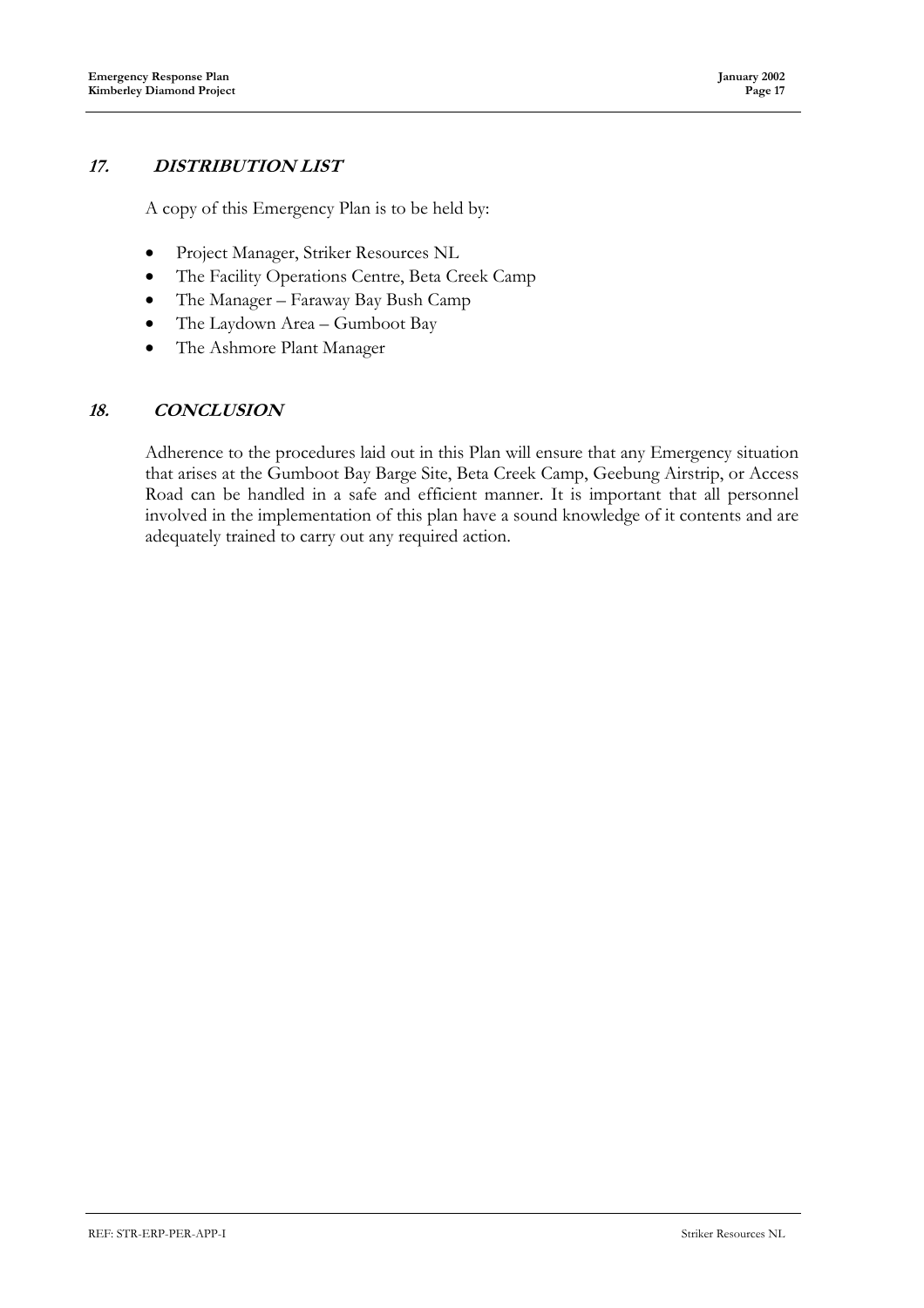## **19. EMERGENCY ACTION REPORT**

The following document is to be completed immediately after the termination of an Emergency at a Striker Resources Facility. This document does not supersede any other statutory report form required. It is designed to assist the passage of information from the Registered Manager to the Project Manager, Striker Resources NL and to assist in the investigation and review process after an Emergency.

| <b>EMERGENCY ACTION REPORT</b>                                       |
|----------------------------------------------------------------------|
| Time and Date the Emergency Occurred:                                |
|                                                                      |
|                                                                      |
|                                                                      |
| Give a Brief Description of the Emergency:                           |
|                                                                      |
|                                                                      |
|                                                                      |
| Give the Exact Location of the Emergency (On-Site)                   |
|                                                                      |
|                                                                      |
|                                                                      |
|                                                                      |
| Give Details of any Personnel Injured during the Emergency           |
|                                                                      |
|                                                                      |
|                                                                      |
| What Actions were carried out by the RM/ADM/EC:                      |
| On becoming aware of the Emergency?                                  |
|                                                                      |
|                                                                      |
|                                                                      |
|                                                                      |
| During the Emergency?                                                |
|                                                                      |
|                                                                      |
|                                                                      |
| After the Emergency was Terminated?                                  |
|                                                                      |
|                                                                      |
|                                                                      |
| Give Details of any outside assistance required during the Emergency |
|                                                                      |
|                                                                      |
|                                                                      |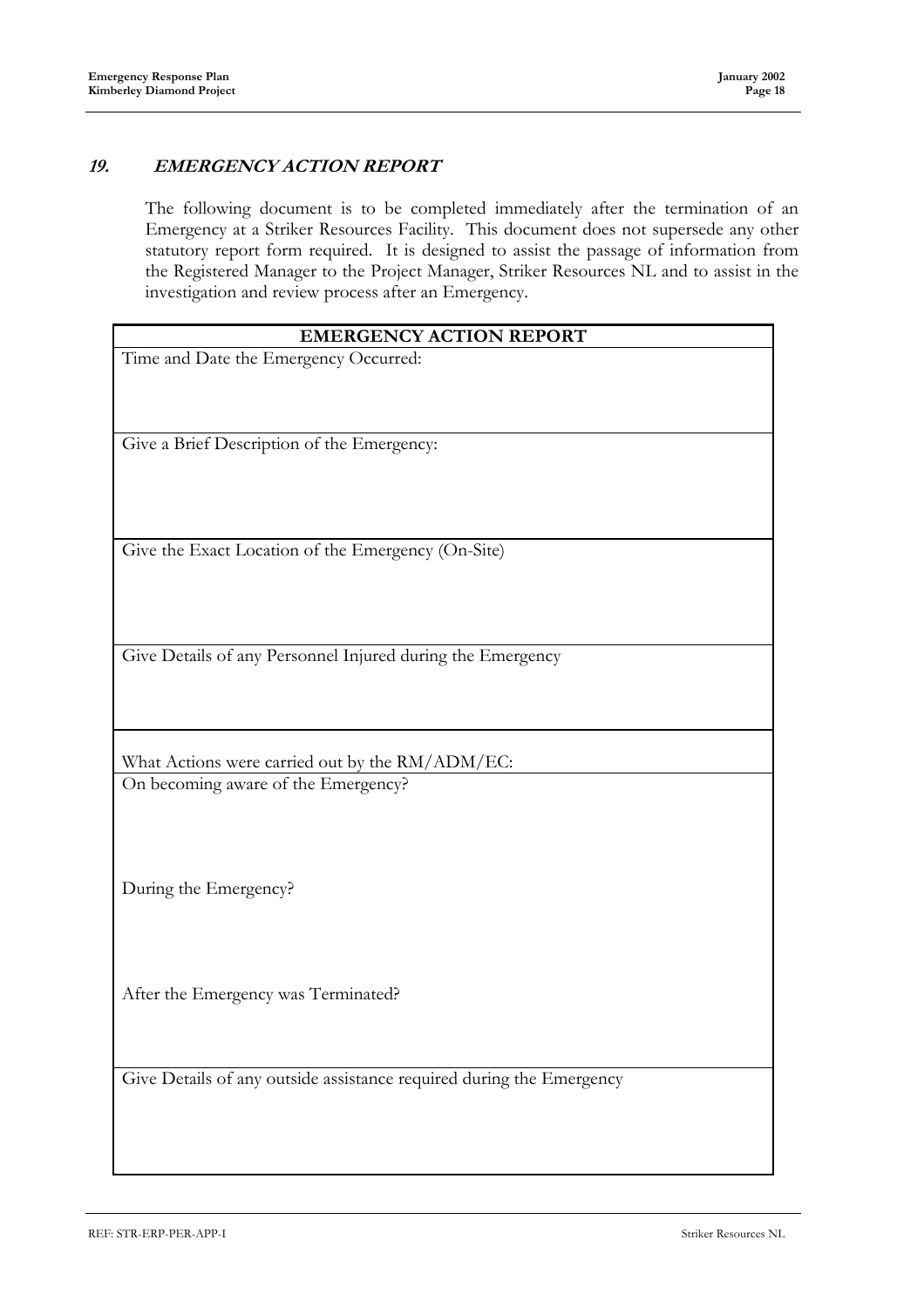## **Emergency Action Report (Page 2.)**

|    | Give the Contact name and Telephone Number of the OIC of Emergency Services |
|----|-----------------------------------------------------------------------------|
| 1. | Name:                                                                       |
|    | Telephone:                                                                  |
|    |                                                                             |
| 2. | Name:                                                                       |
|    | Telephone:                                                                  |
|    |                                                                             |
| 3. | Name:                                                                       |
|    | Telephone:                                                                  |
|    | Comments                                                                    |
|    |                                                                             |
|    |                                                                             |
|    |                                                                             |
|    |                                                                             |
|    | Equipment to be Replaced/Serviced:                                          |
|    |                                                                             |
|    |                                                                             |
|    |                                                                             |
|    |                                                                             |
|    |                                                                             |
|    | Name of Site Manager:                                                       |
|    | Date of this Report:                                                        |
|    | Date Sent to Project Manager                                                |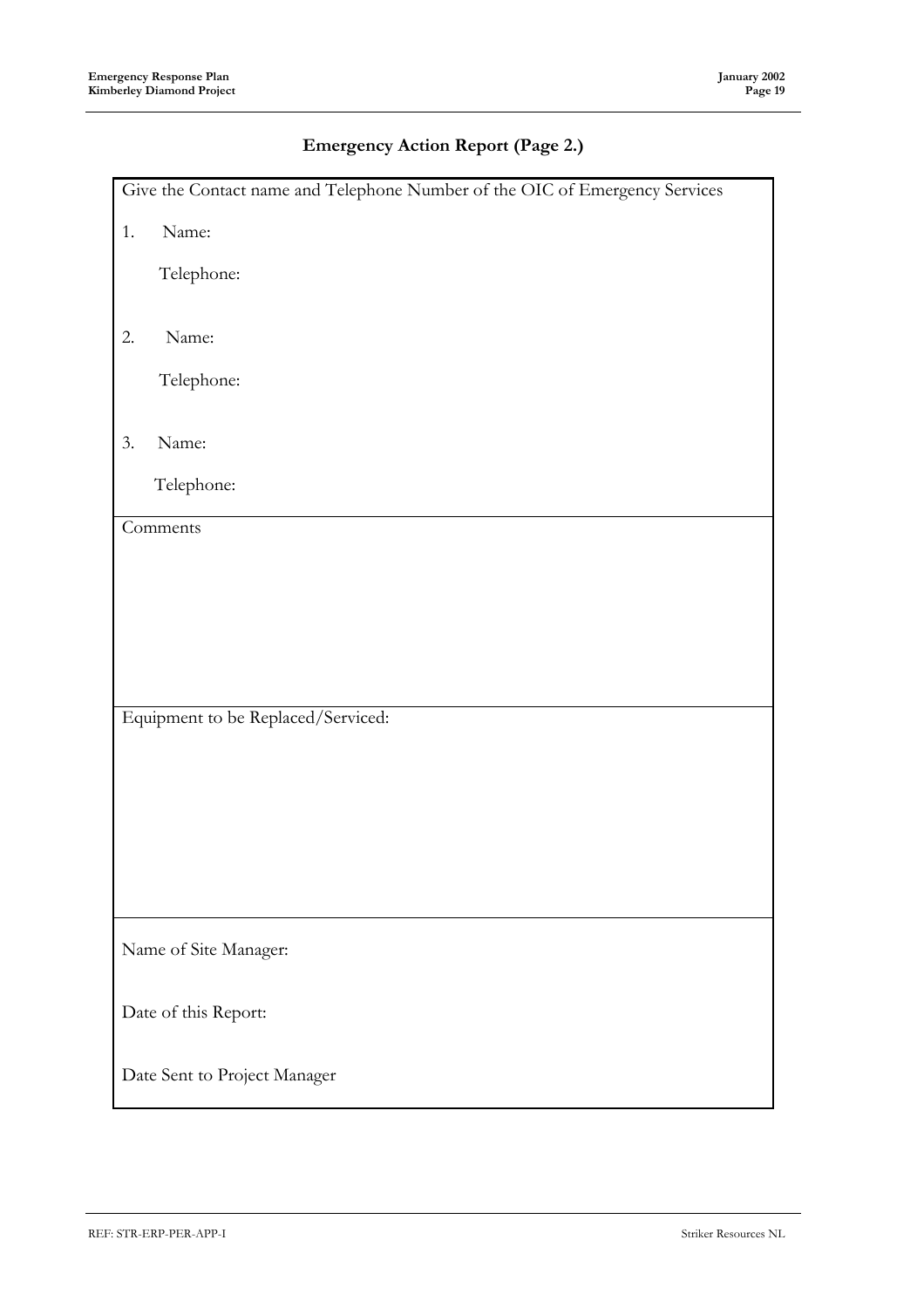## **20. REFERENCES**

- 1. AMSA (1999), Marine Environment Protection *National Marine Oil Spill Contingency Pla*n. Website: www.amsa.gov.au
- 2. ANON (1994), *Crocodiles* Information Brochure published by the Department of Conservation and Land Management Perth, WA.
- 3. DOTRS (2000), Transport and Regional Services *Land Transport* www.dotrs.gov.au.
- 4. Edmonds, C. (1984), *Dangerous Marine Animals of the Indo-Pacific Region –* Diving Medical Centre Monograph on Identification, First Aid and Medical Treatment. Wedneil Publications Victoria, Australia.
- 5. EMA (2000), *Emergency Management and the Community*.
- 6. Thomas, C. *et al* (1996), *Hazardous Animals of North Western Australia* Bush Book Series, Department of Conservation and Land Management Perth, WA.
- 7. WA SES (2000), *Hazard Information .*Website: www.ses.wa.gov.au
- 8. WA Transport (2000) WestPlan *MOP* and *Oil Spill Contingency Plan, Perth*
- 9. Webster, J. (1986), *The Complete Australian Bushfire Book*. Penguin Books, Australia.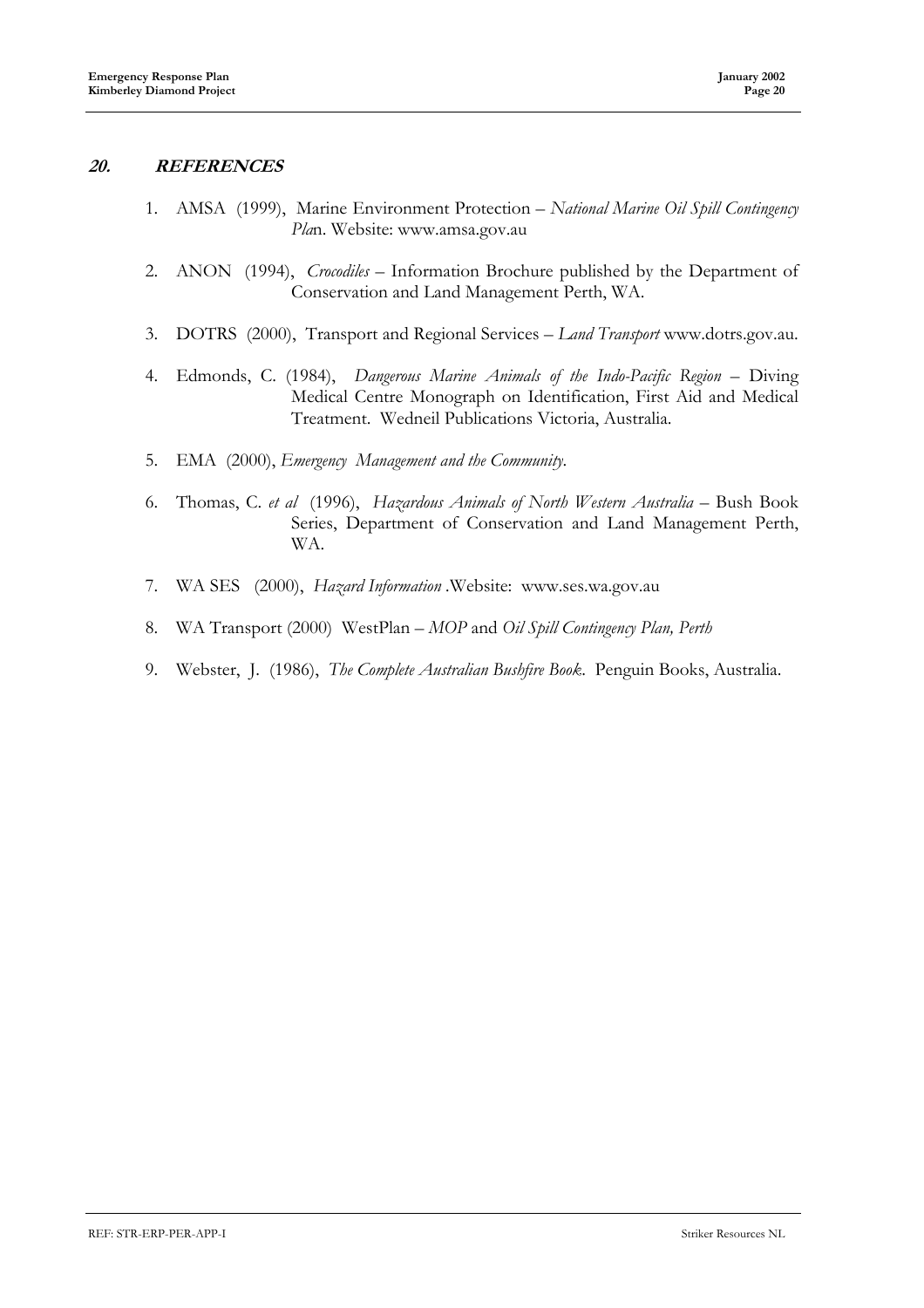## **ATTACHMENT 1**

- Emergency Response Summary Sheet
	- 1-01 Emergency Communication
	- 1-02 Hydrocarbon Release
	- 1-03 Fauna Attack
	- 1-04 Cyclone Tidal Surges
	- 1-05 Bush Fires
	- 1-06 Vehicle Accident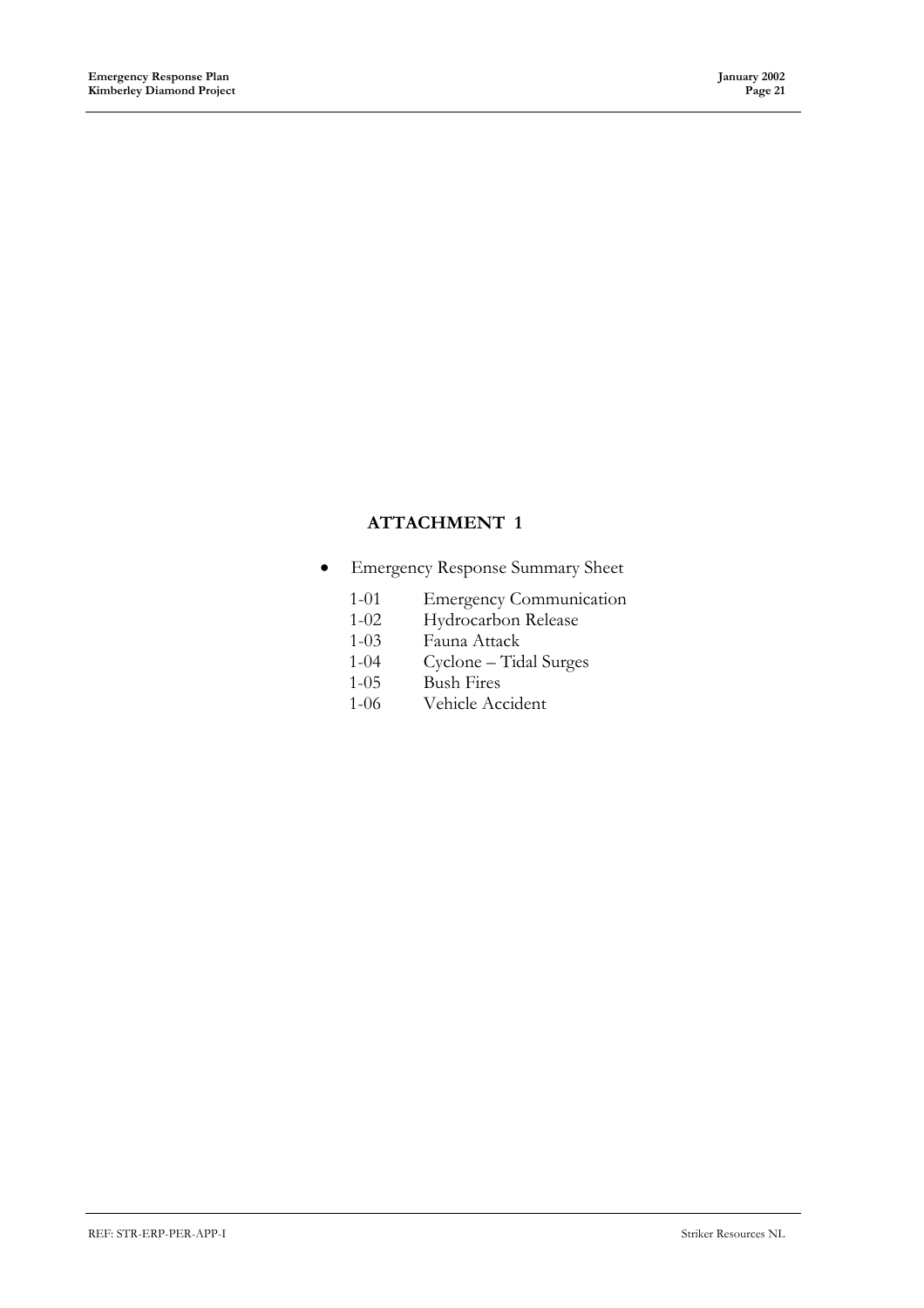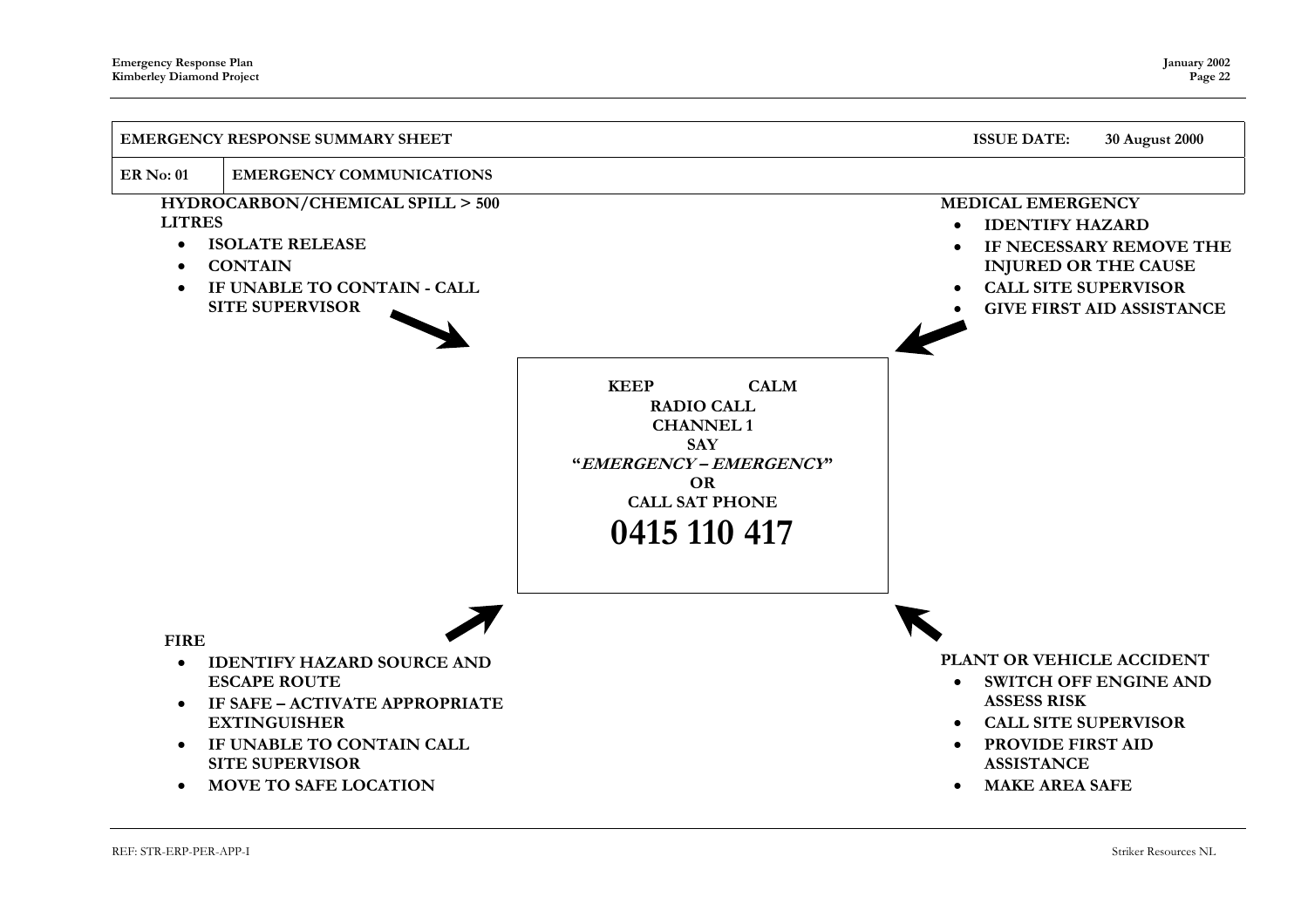| <b>EMERGENCY RESPONSE SUMMARY SHEET</b><br><b>ISSUE DATE:</b><br>30 August 2000                                                                          |                                                                                                                        |  |              |   |                  |   |                                                                                                                                                                                                                                                                  |  |             |   |                  |  |
|----------------------------------------------------------------------------------------------------------------------------------------------------------|------------------------------------------------------------------------------------------------------------------------|--|--------------|---|------------------|---|------------------------------------------------------------------------------------------------------------------------------------------------------------------------------------------------------------------------------------------------------------------|--|-------------|---|------------------|--|
| ER No: 02                                                                                                                                                | INCIDENT - UNCONTROLLED RELEASE OF HYDROCARBONS > 500 LITRES ON LAND                                                   |  |              |   |                  |   |                                                                                                                                                                                                                                                                  |  |             |   |                  |  |
| <b>OBJECTIVE:</b>                                                                                                                                        | ISOLATE RELEASE, ASSESS SPILL SIZE, CONTAIN, CLEANUP OR SEEK ASSISTANCE. INVESTIGATE TO PREVENT<br><b>REOCCURRENCE</b> |  |              |   |                  |   |                                                                                                                                                                                                                                                                  |  |             |   |                  |  |
| POTENTIAL HAZARD<br><b>HAZARD MANAGEMENT</b>                                                                                                             |                                                                                                                        |  |              |   |                  |   |                                                                                                                                                                                                                                                                  |  |             |   |                  |  |
| Loss of hydrocarbon into drainage line<br>$\bullet$<br>Soil contamination<br>$\bullet$<br>Flammable materials<br>$\bullet$<br>$Access - slip, fall$<br>٠ |                                                                                                                        |  |              |   |                  |   | Utilise booms, bunds to dam flow<br>Spread absorbent materials<br>Contain in as small an area as possible.<br>Recover soil, remove and remediate<br>Minimise spread – use purpose soil stockpiles or foam<br>Limit aerial extent, cover, remove and replace soil |  |             |   |                  |  |
|                                                                                                                                                          | PERSONAL PROTECTIVE EQUIPMENT<br><b>PLANT - EQUIPMENT - TOOLS</b><br><b>COMMUNICATIONS/SECURITY</b>                    |  |              |   |                  |   |                                                                                                                                                                                                                                                                  |  |             |   |                  |  |
| Loader/Dozer<br>Rubber Gloves/Boots<br>$\checkmark$<br>Goggles<br>✓                                                                                      |                                                                                                                        |  |              |   |                  |   | Tanker Truck                                                                                                                                                                                                                                                     |  | <b>MSDS</b> | ✓ | <b>REPORTING</b> |  |
| Face Shield                                                                                                                                              | Water Cart/Pump<br>Disposal Containers<br><b>Barricades</b><br>- within 30 mins<br>Sentry                              |  |              |   |                  |   |                                                                                                                                                                                                                                                                  |  |             |   |                  |  |
| Lifeline/harness                                                                                                                                         |                                                                                                                        |  | Extinguisher | ✓ | Spill Kits/Booms | ✓ | Knapsack Sprays                                                                                                                                                                                                                                                  |  | Signs       |   | - within 24 hrs  |  |
| Other                                                                                                                                                    | <b>Resuscitation Set</b><br>Shovels/Rakes<br>✓<br>Other<br>Tag Outs<br>- External                                      |  |              |   |                  |   |                                                                                                                                                                                                                                                                  |  |             |   |                  |  |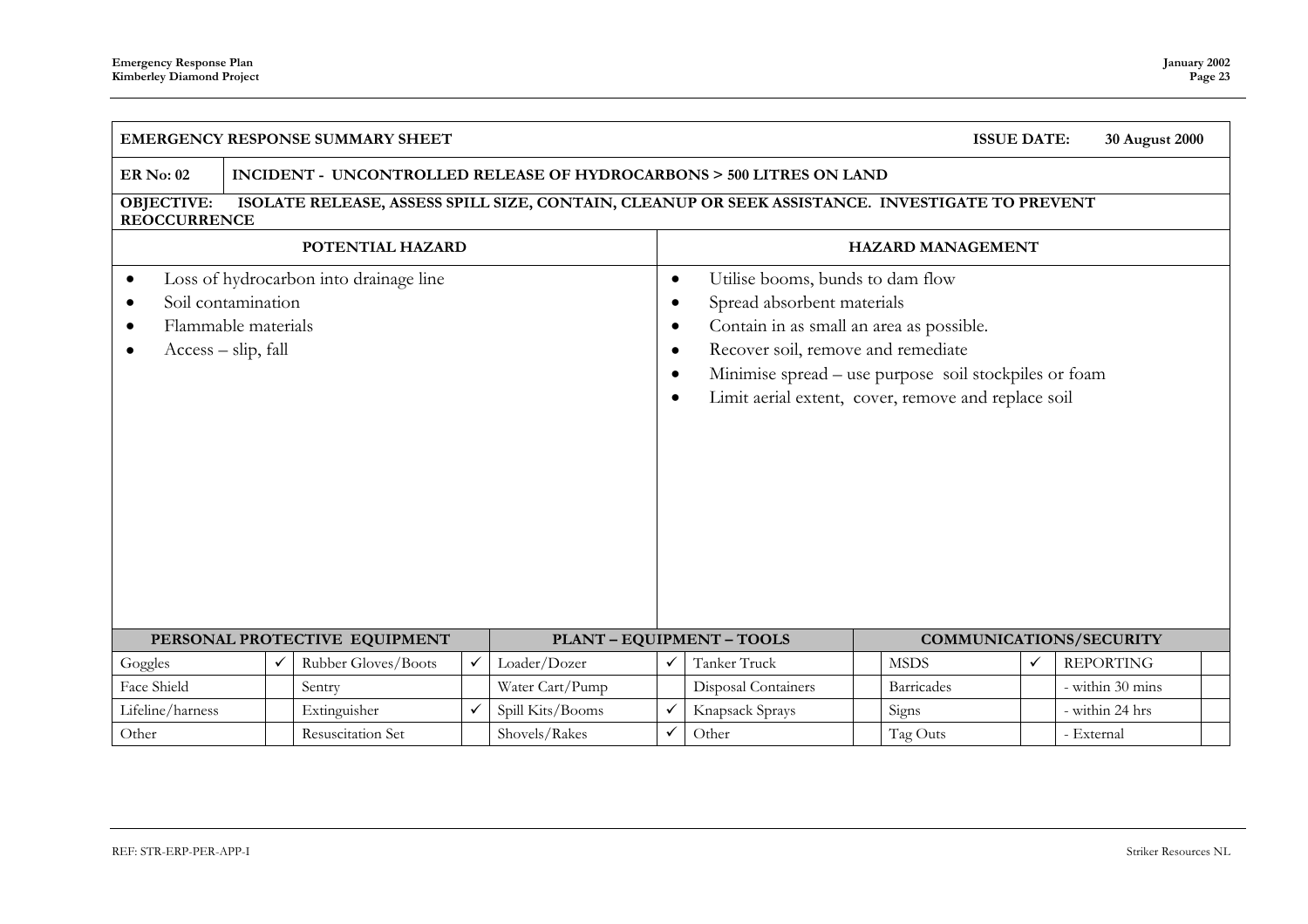|                                                                                                                        |                                                                                 | <b>EMERGENCY RESPONSE SUMMARY SHEET</b>                                                                                                                                                                                                                                                                                      |                  |                                                               |                                                                                                                                                                                                             | <b>ISSUE DATE:</b>       | 30 August 2000 |                                                                   |  |  |
|------------------------------------------------------------------------------------------------------------------------|---------------------------------------------------------------------------------|------------------------------------------------------------------------------------------------------------------------------------------------------------------------------------------------------------------------------------------------------------------------------------------------------------------------------|------------------|---------------------------------------------------------------|-------------------------------------------------------------------------------------------------------------------------------------------------------------------------------------------------------------|--------------------------|----------------|-------------------------------------------------------------------|--|--|
| <b>ER No: 03</b>                                                                                                       | INCIDENT - INJURY FROM MARINE OR TERRESTRIAL ANIMAL                             |                                                                                                                                                                                                                                                                                                                              |                  |                                                               |                                                                                                                                                                                                             |                          |                |                                                                   |  |  |
| <b>OBJECTIVE:</b><br>TO UNDERSTAND, IDENTIFY AND AVOID.                                                                |                                                                                 |                                                                                                                                                                                                                                                                                                                              |                  |                                                               |                                                                                                                                                                                                             |                          |                |                                                                   |  |  |
|                                                                                                                        |                                                                                 | POTENTIAL HAZARD                                                                                                                                                                                                                                                                                                             |                  |                                                               |                                                                                                                                                                                                             | <b>HAZARD MANAGEMENT</b> |                |                                                                   |  |  |
| $\bullet$<br>$\bullet$<br>Fish Poisoning<br>$\bullet$<br>$\bullet$<br>$\bullet$<br>$\bullet$<br>$\bullet$<br>$\bullet$ |                                                                                 | Crocodile Attack (Crocodylus porosus)<br>Snake Bite - Taipan, Northern Death Adder<br>Penetrating Injury from:<br>Estuarine Stone Fish (Synanceja horrida)<br>Portuguese Man of War (Physalia species)<br>Box Jellyfish (Chironex fleckevi)<br>Blue Ringed Octopus (Hapalochlaena species)<br>Cone Shells (Conus geographer) |                  | $\bullet$<br>$\bullet$<br>$\bullet$<br>$\bullet$<br>$\bullet$ | Refer to CALM Fact Sheet - Crocodile<br>Refer to Striker Resources Induction Fact Sheet : Understanding -<br>Identify and Avoid<br>Refer to Australian First Aid - St Johns Ambulance<br>Patient Management |                          |                | Refer to CALM Booklet - Hazardous Animals of North West Australia |  |  |
|                                                                                                                        |                                                                                 | PERSONAL PROTECTIVE REQUIREMENT                                                                                                                                                                                                                                                                                              |                  |                                                               | <b>PLANT - EQUIPMENT - TOOLS</b>                                                                                                                                                                            |                          |                | COMMUNICATIONS/SECURITY                                           |  |  |
| Goggles                                                                                                                |                                                                                 | Rubber Gloves/Boots                                                                                                                                                                                                                                                                                                          | Loader/Dozer     | Tanker Truck                                                  |                                                                                                                                                                                                             | <b>MSDS</b>              | ✓              | <b>REPORTING</b>                                                  |  |  |
| Face Shield<br>Water Cart/Pump<br><b>Disposal Containers</b><br>Sentry<br><b>Barricades</b>                            |                                                                                 |                                                                                                                                                                                                                                                                                                                              |                  |                                                               |                                                                                                                                                                                                             |                          |                | - within 30 mins                                                  |  |  |
| Lifeline/harness                                                                                                       |                                                                                 | Extinguisher                                                                                                                                                                                                                                                                                                                 | Spill Kits/Booms |                                                               | Knapsack Sprays                                                                                                                                                                                             | Signs                    |                | - within 24 hrs                                                   |  |  |
| Other                                                                                                                  | ✓<br>Shovels/Rakes<br>Other<br>Resuscitation Set<br>Tag Outs<br>✓<br>- External |                                                                                                                                                                                                                                                                                                                              |                  |                                                               |                                                                                                                                                                                                             |                          |                |                                                                   |  |  |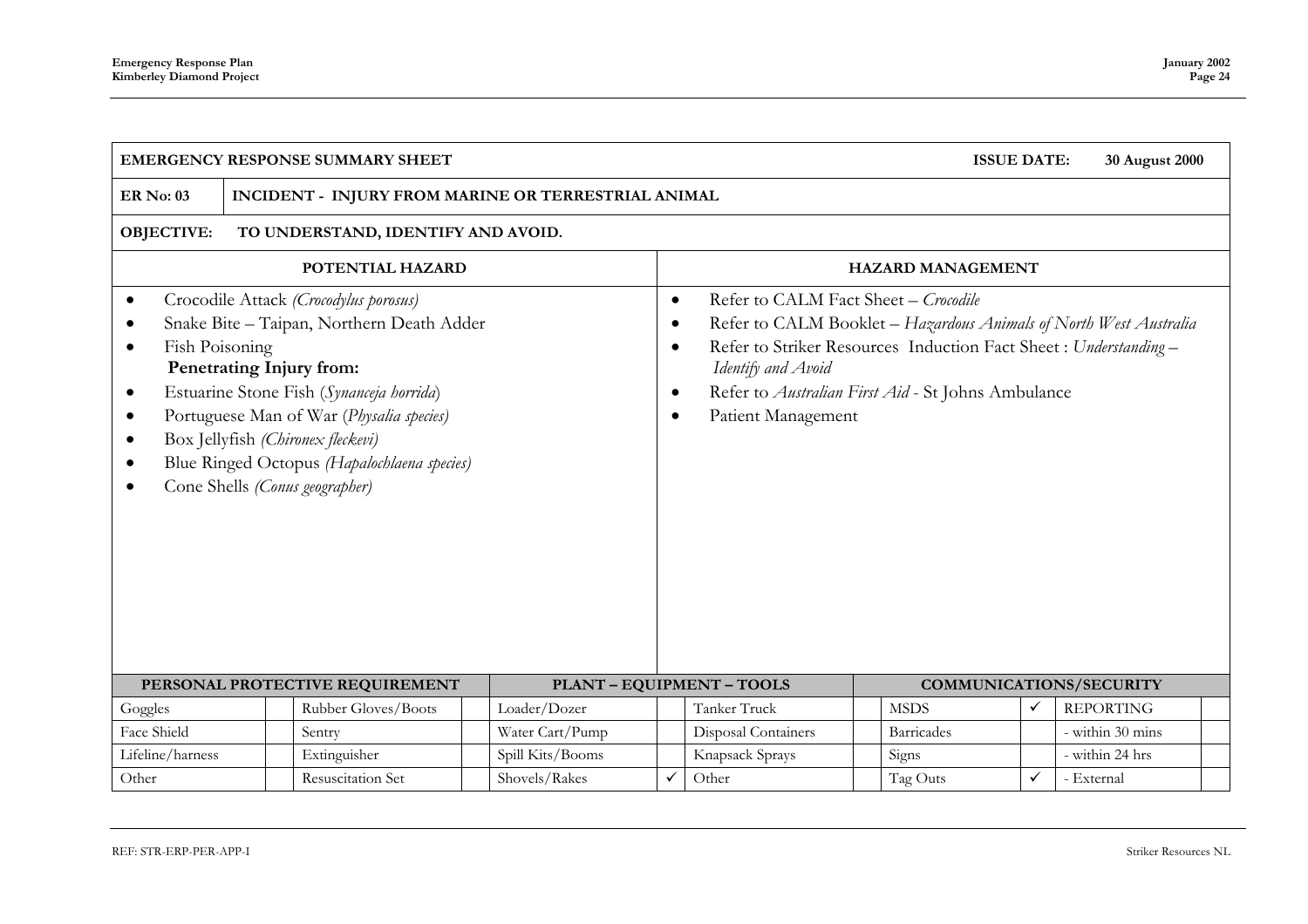|                                                                                               | <b>EMERGENCY RESPONSE SUMMARY SHEET</b><br><b>ISSUE DATE:</b><br>30 August 2000 |                                                                                                              |                  |                                                                                         |                                                                                                                        |                                |                                                                                                                                                                                                                                      |  |                  |  |  |
|-----------------------------------------------------------------------------------------------|---------------------------------------------------------------------------------|--------------------------------------------------------------------------------------------------------------|------------------|-----------------------------------------------------------------------------------------|------------------------------------------------------------------------------------------------------------------------|--------------------------------|--------------------------------------------------------------------------------------------------------------------------------------------------------------------------------------------------------------------------------------|--|------------------|--|--|
| <b>ER No: 04</b>                                                                              | INCIDENT - NATIONAL DISASTER - CYCLONES AND STORM SURGE                         |                                                                                                              |                  |                                                                                         |                                                                                                                        |                                |                                                                                                                                                                                                                                      |  |                  |  |  |
| <b>OBJECTIVE:</b>                                                                             | TO MINIMIZE EXPOSURE TO CYCLONIC ACTIVITY                                       |                                                                                                              |                  |                                                                                         |                                                                                                                        |                                |                                                                                                                                                                                                                                      |  |                  |  |  |
|                                                                                               |                                                                                 | POTENTIAL HAZARD                                                                                             |                  | <b>HAZARD MANAGEMENT</b>                                                                |                                                                                                                        |                                |                                                                                                                                                                                                                                      |  |                  |  |  |
| Injury or death<br>$\bullet$<br>$\bullet$<br>$\bullet$<br>$\bullet$<br>$\bullet$<br>$\bullet$ | Loss of communication<br>Closure of roads, airfields<br>Significant erosion     | Storm surge and flash flooding<br>Major structural damage to infrastructure<br>Damage to vegetation/habitats |                  | $\bullet$<br>$\bullet$<br>$\bullet$<br>$\bullet$<br>$\bullet$<br>$\bullet$<br>$\bullet$ | <b>WASES</b><br>Leave potentially affected areas<br>Install backup communication systems<br>Minimize risk of pollution |                                | Be Prepared - Develop Site Specific Plans in conjunction with<br>Construct facilities to Australian Cyclone Standards<br>Evacuation of non-essential personnel prior to Blue Alert<br>Minimize risk of significant erosion by design |  |                  |  |  |
|                                                                                               |                                                                                 | PERSONAL PROTECTIVE REQUIREMENT                                                                              |                  | <b>PLANT - EQUIPMENT - TOOLS</b>                                                        |                                                                                                                        | <b>COMMUNICATIONS/SECURITY</b> |                                                                                                                                                                                                                                      |  |                  |  |  |
| Goggles                                                                                       |                                                                                 | Rubber Gloves/Boots                                                                                          | Loader/Dozer     |                                                                                         | Tanker Truck                                                                                                           |                                | <b>MSDS</b>                                                                                                                                                                                                                          |  | <b>REPORTING</b> |  |  |
| Face Shield                                                                                   |                                                                                 | Sentry                                                                                                       | Water Cart/Pump  |                                                                                         | Disposal Containers                                                                                                    |                                | <b>Barricades</b>                                                                                                                                                                                                                    |  | - within 30 mins |  |  |
| Lifeline/harness                                                                              |                                                                                 | Extinguisher                                                                                                 | Spill Kits/Booms |                                                                                         | Knapsack Sprays                                                                                                        |                                | Signs                                                                                                                                                                                                                                |  | - within 24 hrs  |  |  |
| Other                                                                                         | Resuscitation Set<br>Shovels/Rakes<br>Other<br>Tag Outs<br>- External           |                                                                                                              |                  |                                                                                         |                                                                                                                        |                                |                                                                                                                                                                                                                                      |  |                  |  |  |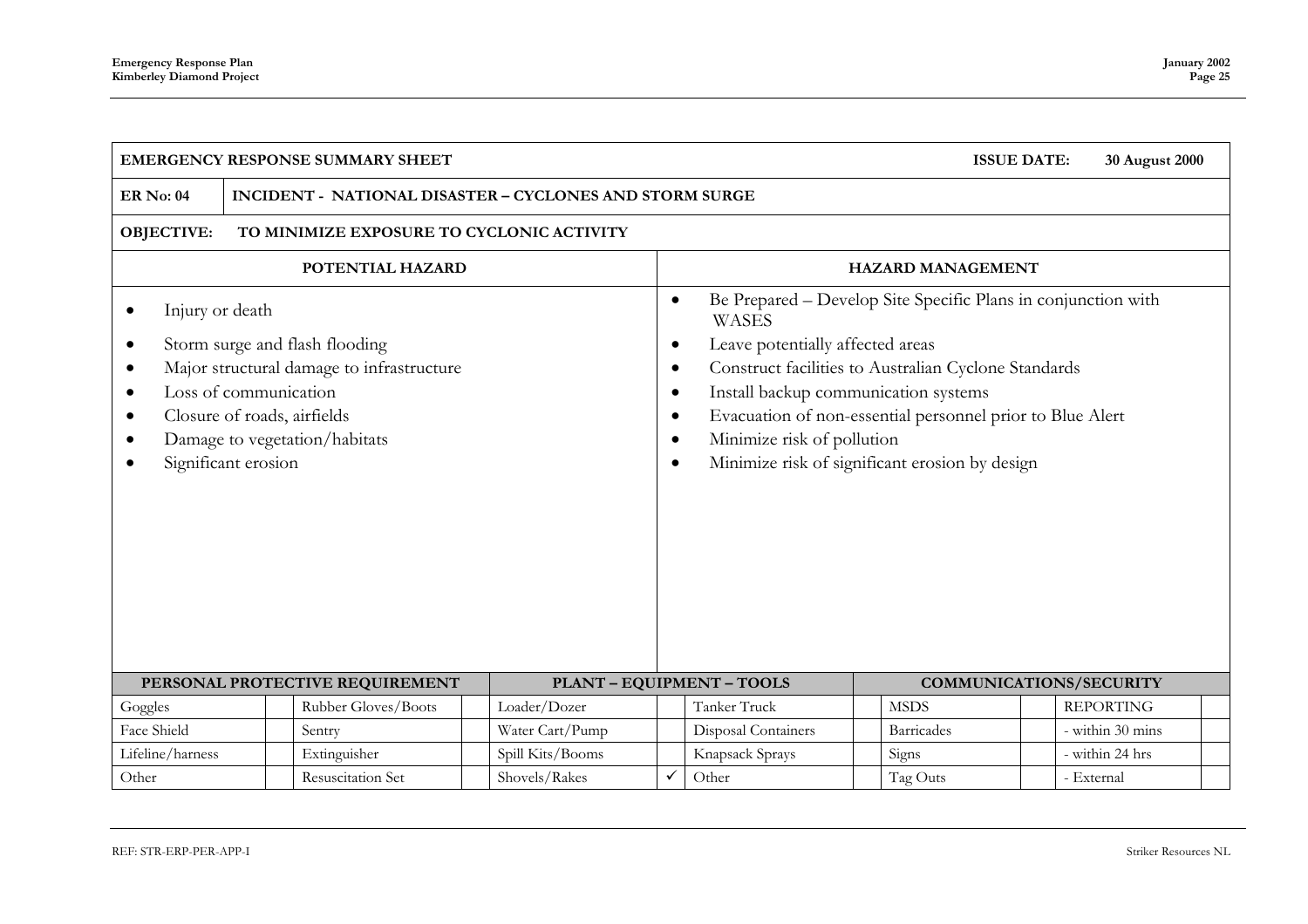| <b>EMERGENCY RESPONSE SUMMARY SHEET</b><br><b>ISSUE DATE:</b><br>30 August 2000           |                                                                                                                                                          |                     |                                     |                                                                                                                                                             |              |                     |              |                   |                  |                  |  |
|-------------------------------------------------------------------------------------------|----------------------------------------------------------------------------------------------------------------------------------------------------------|---------------------|-------------------------------------|-------------------------------------------------------------------------------------------------------------------------------------------------------------|--------------|---------------------|--------------|-------------------|------------------|------------------|--|
| <b>ER No: 05</b>                                                                          | <b>INCIDENT - BUSH FIRES - BARGE SITE INFRASTRUCTURE</b>                                                                                                 |                     |                                     |                                                                                                                                                             |              |                     |              |                   |                  |                  |  |
| <b>OBJECTIVE:</b><br>TO CONSERVE ECOLOGICAL INTEGRITY AND PROTECTION OF LIFE AND PROPERTY |                                                                                                                                                          |                     |                                     |                                                                                                                                                             |              |                     |              |                   |                  |                  |  |
| POTENTIAL HAZARD<br><b>HAZARD MANAGEMENT</b>                                              |                                                                                                                                                          |                     |                                     |                                                                                                                                                             |              |                     |              |                   |                  |                  |  |
| $\bullet$<br>$\bullet$                                                                    | Fire threat to bulk fuel storage - Barge site, Laydown area<br>Fire Temporarily closes access road<br>Injury from radiant heat, dehydration asphyxiation |                     | $\bullet$<br>$\bullet$<br>$\bullet$ | Develop plan for annual hazard reduction programmes (prescribed<br>burning) that maintain a safe buffer around facilities.<br>Close road<br>Appropriate PPE |              |                     |              |                   |                  |                  |  |
|                                                                                           | <b>PLANT - EQUIPMENT - TOOLS</b><br>PERSONAL PROTECTIVE REQUIREMENT<br><b>COMMUNICATIONS/SECURITY</b>                                                    |                     |                                     |                                                                                                                                                             |              |                     |              |                   |                  |                  |  |
| Goggles                                                                                   |                                                                                                                                                          | Rubber Gloves/Boots | Loader/Dozer                        | ✓                                                                                                                                                           | Tanker Truck | $\checkmark$        | <b>MSDS</b>  |                   | <b>REPORTING</b> |                  |  |
| Face Shield                                                                               | ✓                                                                                                                                                        | Sentry              | ✓                                   | Water Cart/Pump                                                                                                                                             |              | Disposal Containers |              | <b>Barricades</b> | $\checkmark$     | - within 30 mins |  |
| Lifeline/harness                                                                          |                                                                                                                                                          | Extinguisher        | ✓                                   | Spill Kits/Booms                                                                                                                                            |              | Knapsack Sprays     | $\checkmark$ | Signs             | $\checkmark$     | - within 24 hrs  |  |
| Other 3M/9920                                                                             |                                                                                                                                                          | Resuscitation Set   |                                     | Shovels/Rakes                                                                                                                                               | ✓            | Other               |              | Tag Outs          |                  | - External       |  |